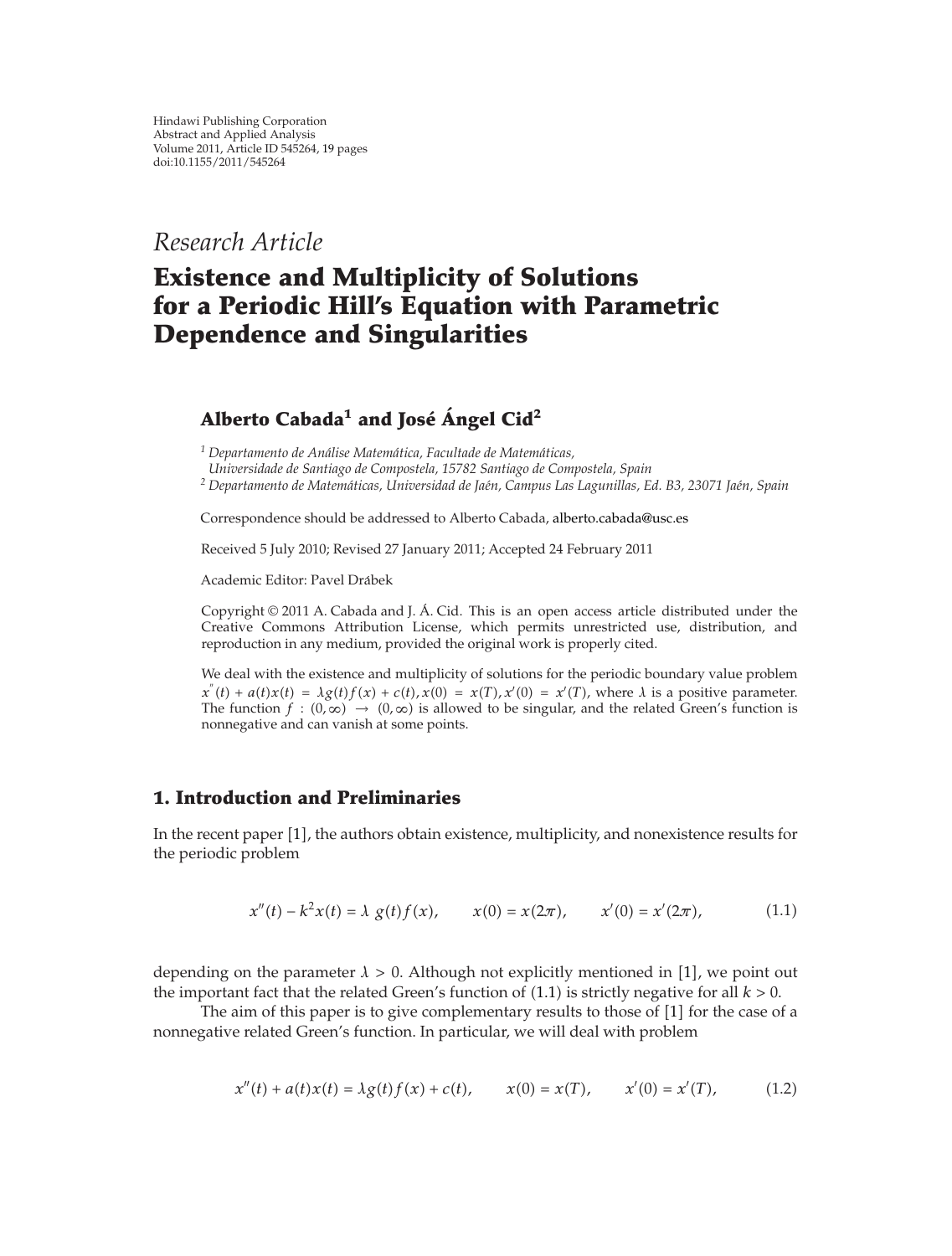assuming that its Green's function is nonnegative (for instance, if  $a(t) = k^2$ , this means  $0 <$  $k \leq \pi/T$ ). Moreover, in order to give wider applicable results, we will also allow  $f(x)$  to be singular at *x* = 0 (the reader may have in mind the model  $f(x) = 1/x^{\alpha}$ , for some  $\alpha > 0$ ).

We note that analogous arguments have been developed in  $[2]$  for the fourth-order discrete equation

$$
u(k+4) + Mu(k) = \lambda g(k)f(u(k)) + c(k), \qquad u(i) = u(T+i), \ i = 0, \dots, 3. \tag{1.3}
$$

The main tool used in this paper is Krasnoselskii's fixed point theorem in a cone, which is a classical tool extensively used in the related literature (see, for instance, [1, 3–5] and references therein). We will use cones of the form

$$
\mathcal{K} = \{x \in C([0, T], [0, \infty)) : \varphi(x) \ge \sigma ||x||\},\tag{1.4}
$$

where  $0 < \sigma \leq 1$  is a fixed constant and  $\varphi : \mathcal{C}([0,T],[0,\infty)) \to [0,\infty)$  is a functional satisfying

(i) 
$$
\varphi(x+y) \ge \varphi(x) + \varphi(y)
$$
 for all  $x, y \in C([0, T], [0, \infty))$ ,

(ii)  $\varphi(\lambda x) = \lambda \varphi(x)$  for all  $\lambda > 0$  and  $x \in C([0, T], [0, \infty)).$ 

In particular, in Section 2, we use the standard choice  $\varphi(x) = \min_{t \in [0,T]} x(t)$ , and in Section 3, we use  $\varphi(x) = \int_0^T x(s)ds$ , which has been recently introduced in [3].

We say that the linear problem

$$
x'' + a(t)x = 0, \quad x(0) = x(T), \quad x'(0) = x'(T)
$$
\n(1.5)

is *nonresonant* when its unique solution is the trivial one. It is well known that if (1.5) is nonresonant, then the nonhomogeneous problem

$$
x'' + a(t)x = h(t), \quad \text{a.e. } t \in [0, T]; \quad x(0) = x(T), \quad x'(0) = x'(T), \tag{1.6}
$$

always has a unique solution which, moreover, can be written as

$$
x(t) = \int_0^T G(t,s)h(s)ds,
$$
\n(1.7)

where  $G(t, s)$  is Green's function related to (1.5). Thus, defining for each  $\lambda > 0$  the operator

$$
\mathcal{L}_{\lambda}: \mathfrak{D}(\mathcal{L}_{\lambda}) \equiv \{x \in C([0, T]) : x(t) > 0 \forall t \in [0, T]\} \longrightarrow C([0, T]), \tag{1.8}
$$

given by

$$
\mathcal{L}_{\lambda}x(t) = \lambda \int_0^T G(t,s)g(s)f(x(s))ds + \int_0^T G(t,s)c(s)ds, \quad t \in [0,T],
$$
\n(1.9)

we have that  $x > 0$  is a solution of problem (1.2) if and only if  $x = \mathcal{T}_{\lambda}x$ .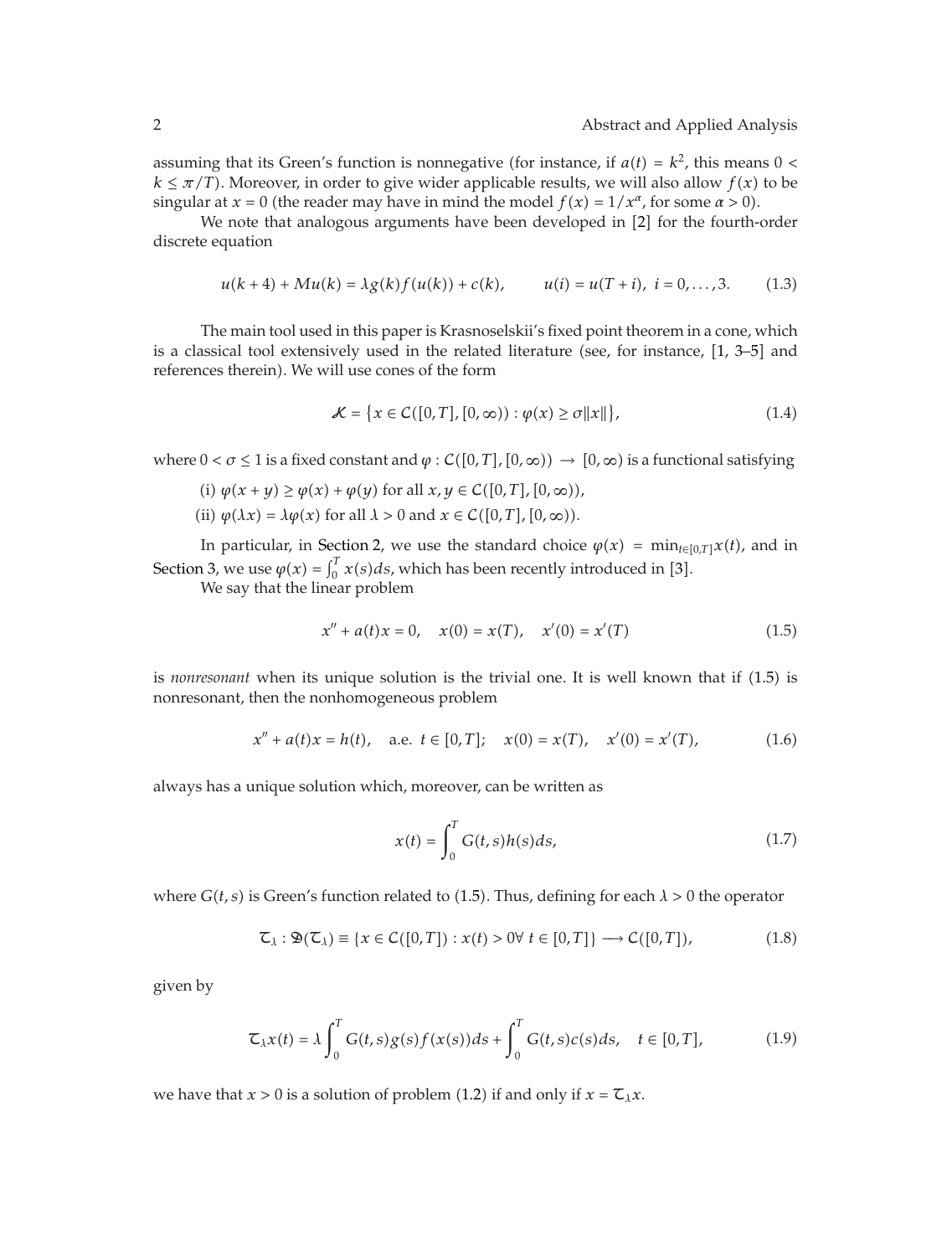Throughout the paper, we will use the following notation:

$$
\gamma(t) = \int_0^T G(t, s)c(s)ds,
$$
\n
$$
m = \min_{t, s \in [0,T]} G(t, s), \qquad M = \max_{t, s \in [0,T]} G(t, s),
$$
\n
$$
f_0 = \lim_{x \to 0^+} \frac{f(x)}{x}, \qquad f_\infty = \lim_{x \to \infty} \frac{f(x)}{x}.
$$
\n(1.10)

For  $a \in L^1(0,T)$ , we denote by  $a_+ = \max\{a, 0\}$  its positive part, and for  $1 \le p \le \infty$ , we denote by  $\hat{p}$  its conjugate, that is  $1/p+1/\hat{p} = 1$ . Moreover, for an essentially bounded function  $h: [0, T] \rightarrow \mathbb{R}$ , we define

$$
h_* = \inf \underset{t \in [0,T]}{\text{ess } h(t)}, \qquad h^* = \sup \underset{t \in [0,T]}{\text{ess } h(t)}, \tag{1.11}
$$

and for  $x \in C([0,T])$ , we will define

$$
||x|| = \sup_{t \in [0,T]} |x(t)|. \tag{1.12}
$$

The following section is devoted to prove the existence, multiplicity, and nonexistence of solutions of problem (1.2) by assuming that the related Green's function is strictly positive, whereas in Section 3, we turn out to the case, where the related Green's function is non negative. We point out that in the recent paper  $[6]$ , the existence of solution for problem -1.2 with a sign-changing Green's function is studied, but only considering a regular *f* and  $c(t) \equiv 0.$ 

# **2. Positive Green's Function**

In this section, we assume the following hypotheses:

- $(H0)$  γ<sup>∗</sup> > 0 or *c*(*t*) ≡ 0,
- $(H1)$  problem (1.5) is nonresonant and the corresponding Green's function  $G(t, s)$  is strictly positive on  $[0, T] \times [0, T]$ ,
- *(H2) g* ∈ *L*<sup>1</sup>([0,*T*]), *g*(*t*) ≥ 0 for a.e. *t* ∈ [0,*T*], and  $\int_0^T g(s) ds > 0$ ,
- $(H3)$   $f: (0, \infty) \rightarrow (0, \infty)$  is continuous,
- $(H4)$   $c \in L^1([0,T]).$

Notice that condition (*H*3) allows *f* to be singular at  $x = 0$ . In particular, (*H*3) is satisfied when  $f(x) = 1/x^{\alpha}$ ,  $\alpha > 0$  (the case  $0 < \alpha < 1$  is called a weak singularity, while  $\alpha \ge 1$ is called an strong singularity).

On the other hand, it is well known that for constant  $a(t) \equiv k^2$ , condition  $(H1)$  is equivalent to  $0 < k < \pi/T$ . For a time-dependent and nonnegative potential  $a(t)$ , Torres gave a sharp *LP*-criterium [5] based on an antimaximum principle obtained in a previous work by Torres and Zhang  $[7]$ . That criterium has been extended in  $[8]$  for sign-changing potentials with strictly positive average. The obtained result is the following.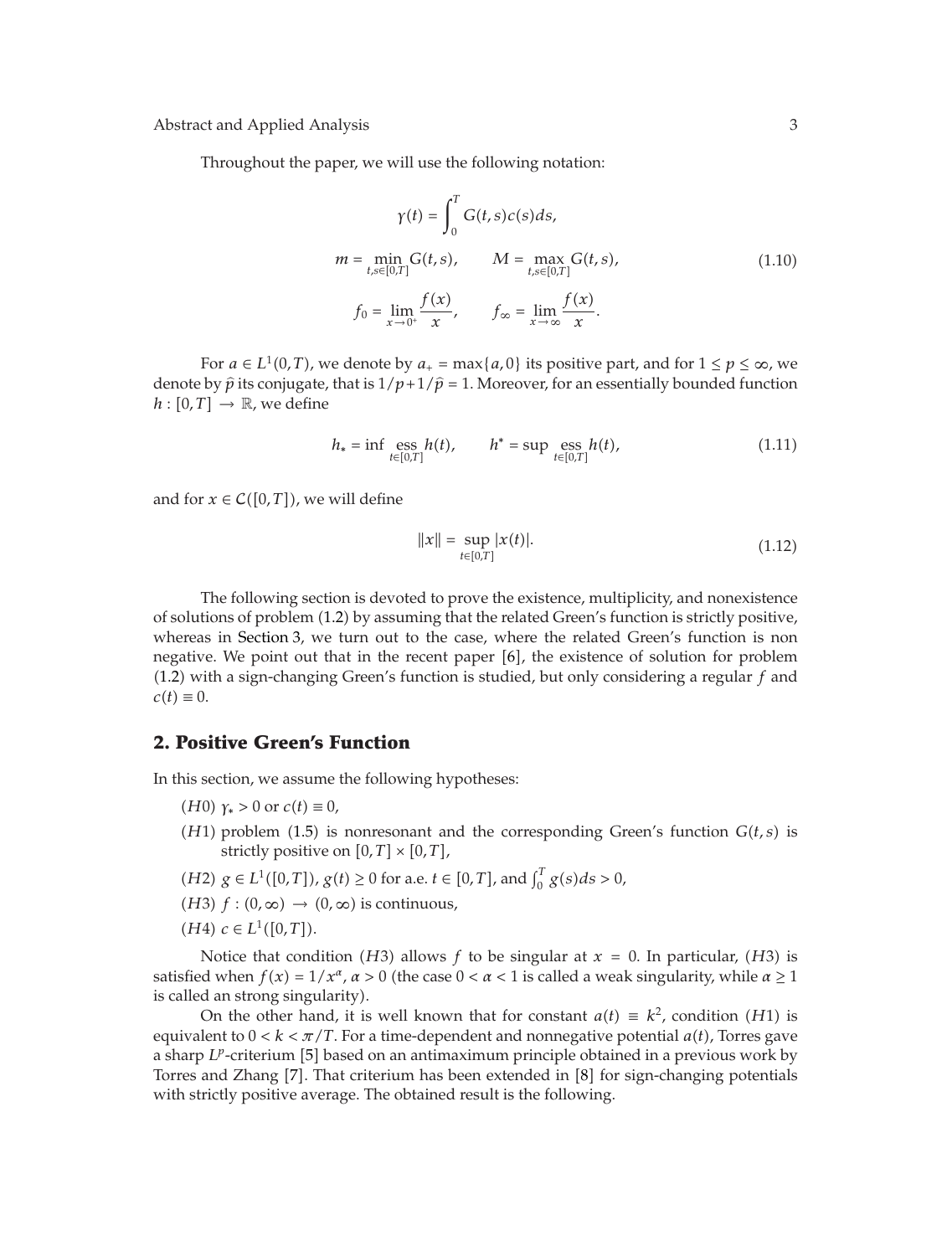**Proposition 2.1** (see [8, Theorem 3.2]). *Define* 

$$
K(\alpha, T) = \begin{cases} \frac{2\pi}{\alpha T^{1+2/\alpha}} \left( \frac{2}{2+\alpha} \right)^{1-2/\alpha} \left( \frac{\Gamma(1/\alpha)}{\Gamma(1/2+1/\alpha)} \right)^2, & \text{if } 1 \le \alpha < \infty, \\ \frac{4}{T}, & \text{if } \alpha = \infty, \end{cases}
$$
(2.1)

*where* Γ *is the usual Gamma function.*

*Assume that*  $a \in L^p(0,T)$  for some  $1 \leq p \leq \infty$ ,  $\int_0^T a(t) dt > 0$ , and moreover,

$$
\|a_{+}\|_{p} < K(2\hat{p}, T). \tag{2.2}
$$

*Then,*  $G(t, s) > 0$  *for all*  $(t, s) \in [0, T] \times [0, T]$ *.* 

In [9], by studying antimaximum principles for the semilinear equation

$$
(|u'|^{p-2}u')' + a(t)(|u|^{p-2}u) = h(t), \qquad u(0) = u(T), \qquad u'(0) = u'(T), \tag{2.3}
$$

the previous result has been extended to the potentials with nonnegative average as follows.

**Lemma 2.2** (see [9, Theorem 3.4 and Remark 3.7]). Assume that  $a \in L^p(I)$  for some  $p \ge 1$ ,  $\int_0^T \phi(t) dt \ge 0$ , and we we we  $\int_0^T a(t) dt \ge 0$ , and moreover,

$$
||a_+||_p \le K(2 \hat{p}, T). \tag{2.4}
$$

*Then,*  $G(t, s) > 0$  *for a. e.*  $(t, s) \in I \times I$ *.* 

Zhang constructs in [10] some examples of potentials a(*t*) for which the related Green's function is strictly positive, but (2.2) does not hold. In consequence, the best Sobolev constant  $K(2 \hat{p}, T)$  is not an optimal estimate to ensure the positiveness of Green's function. For optimal conditions in order to get maximum or antimaximum principles expressed using optimal conditions in order to get maximum or antimaximum principles, expressed using eigenvalues, Green's functions, or rotation numbers, the reader is referred to the recent work of Zhang  $[11]$ .

*Example 2.3.* By Proposition 2.1, Hill's equation

$$
x'' + a(1 + b \cos(t))x = 0,
$$
\n(2.5)

with the periodic boundary conditions

$$
x(0) = x(2\pi), \qquad x'(0) = x'(2\pi) \tag{2.6}
$$

satisfies (*H*1), provided that *a* > 0, and moreover,

$$
\|a(1+b\cos(t))_{+}\|_{p} < K(2\hat{p}, 2\pi), \quad \text{for some } p \in [1, \infty], \tag{2.7}
$$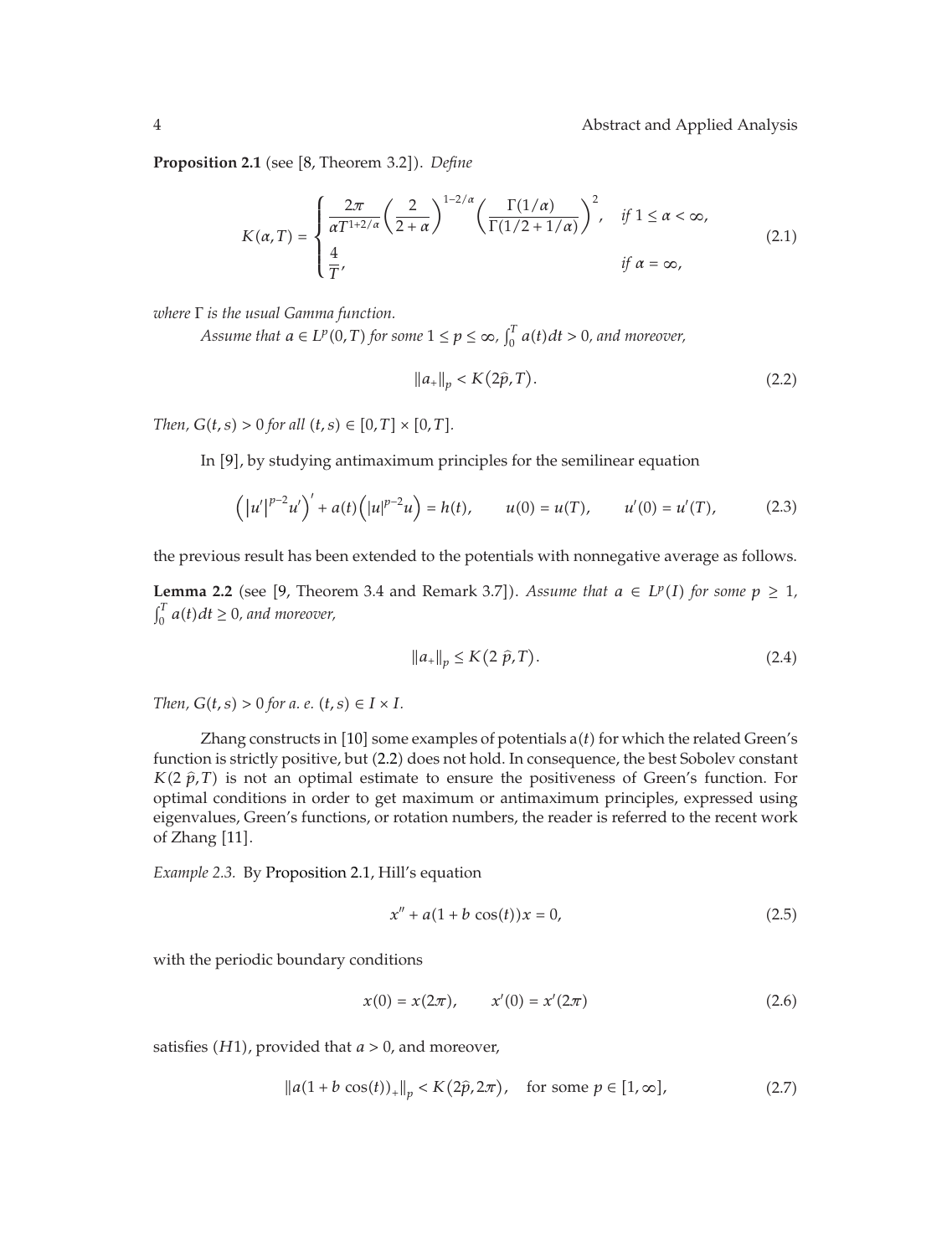

**Figure 1:** Graphic of *<sup>M</sup>*-*b*.

where *K* is given by (2.1). So, for each  $b \in \mathbb{R}$ , the condition (*H*1) is fulfilled if

$$
0 < a < M(b) := \sup_{p \in [1,\infty]} \left\{ \frac{K(2\hat{p}, 2\pi)}{\|(1+b\cos(t))_+\|_p} \right\}.
$$
\n(2.8)

In particular, it is known that  $M(0) = 1/4$  and  $M(1) = 0.16448$  (since the maximum of *K*( $2\hat{p}$ ,  $2\pi$ )/ $||1 + \cos(t)||_p$  is attained at  $p \approx 2.1941$ , see [10, Example 4.4]). The graphic of *M*(*h*) is showed in Figure 1 *M*-*b* is showed in Figure 1.

From (*H*1), it follows that *m* > 0, and we define the cone

$$
\mathcal{K} := \left\{ x \in C([0, T], [0, \infty)) : \min_{t \in [0, T]} x(t) \ge \sigma ||x|| \right\},\tag{2.9}
$$

where

$$
\sigma = \min\left\{\frac{m}{M}, \frac{\gamma_*}{\gamma^*}\right\}, \quad \text{if } \gamma_* > 0 \quad \text{or} \quad \sigma = \frac{m}{M}, \quad \text{if } c(t) \equiv 0. \tag{2.10}
$$

In both cases,  $0 < \sigma < 1$ , and for  $0 < r < R$ , we define

$$
\mathcal{K}_{r,R} := \{ x \in \mathcal{K} : r \le ||x|| \le R \}. \tag{2.11}
$$

Next, we give sufficient conditions for the solvability of problem (1.2).

**Theorem 2.4.** *Assume that conditions* (*H*0*)*, (*H*1*)*, (*H*2*)*, (*H3)*, and (*H4*) are fulfilled. Then, for  $\det A > 0$  and  $0 \le r \le R$  the operator  $\mathcal{T}_r : \mathcal{K}_{r-1} \to \mathcal{K}_{r-1}$  and  $\det A > 0$  is suell defined and com each  $\lambda >0$  and  $0 < r < R$ , the operator  $\mathcal{I}_\lambda : \mathcal{K}_{r,R} \to \mathcal{K}$  given by (1.9) is well defined and completely *continuous.*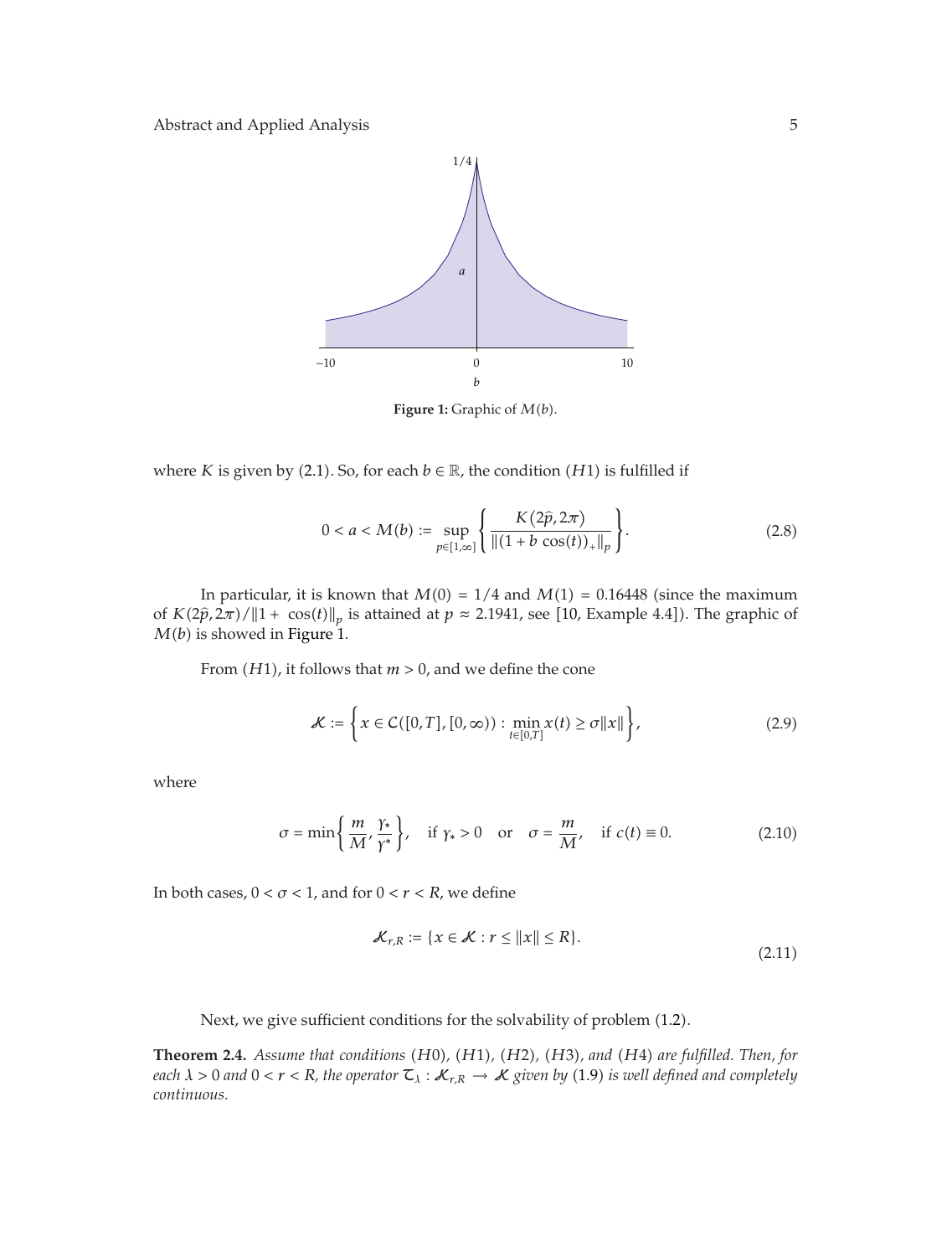*Moreover, if either*

- $\|T(x)\| \leq \|x\|$  for any  $x \in \mathcal{K}$  with  $\|x\| = r$  and  $\|T(x)\| \geq \|x\|$  for any  $x \in \mathcal{K}$  with  $\|x\| = R$ , *or*
- (ii)  $\|\mathcal{L}_\lambda x\| \geq \|x\|$  for any  $x \in \mathcal{K}$  with  $\|x\| = r$  and  $\|\mathcal{L}_\lambda x\| \leq \|x\|$  for any  $x \in \mathcal{K}$  with  $\|x\| = R$ ,

then  $\mathsf{C}_\lambda$  has a fixed point in  $\mathcal{K}_{r,R}$ , which is a positive solution of problem (1.2).

*Proof.* Note that if  $x \in \mathcal{K}_{r,R}$ , then  $0 < \sigma r \leq x(t) \leq R$  for all  $t \in [0,T]$ , so  $\mathcal{K}_{r,R} \subset \mathfrak{D}(\mathcal{L}_{\lambda})$ , and then  $\mathcal{I}_\lambda: \mathcal{K}_{r,R} \to C([0,T])$  is well defined. Standard arguments show that  $\mathcal{I}_\lambda(\mathfrak{D}(\mathcal{I}_\lambda)) \subset \mathcal{K}$ and that  $\tau_{\lambda}$  is completely continuous. Then, from Krasnoselskii's fixed point theorem (see [12, p. 148]), it follows the existence of a fixed point for  $\mathcal{L}_{\lambda}$  in  $\mathcal{K}_{r,R}$  which is, by the definition of  $\mathsf{Z}_\lambda$ , a positive solution of problem (1.2).  $\Box$ 

Before proving the existence and multiplicity results for problem (1.2), we need some technical lemmas proved in the next subsection.

#### *2.1. Auxiliary Results*

**Lemma 2.5.** *Assume that conditions* (*H*0), (*H1*), (*H2*), (*H3*), and (*H4*) are satisfied. Then, for each  $R > x^*$ , there exists  $\lambda_2(R) > 0$  such that for every  $0 < \lambda < \lambda_2(R)$ , we have *each*  $R > \gamma^*$ , there exists  $\lambda_0(R) > 0$  such that for every  $0 < \lambda \leq \lambda_0(R)$ , we have

$$
\|\mathcal{L}_\lambda x\| \le \|x\| \quad \text{for } x \in \mathcal{K} \text{ with } \|x\| = R. \tag{2.12}
$$

*Proof.* Fix  $R > \gamma^*$ , and let  $x \in \mathcal{K}$  with  $||x|| = R$ . If

$$
0 < \lambda \le \lambda_0(R) := \frac{R - \gamma^*}{M \max_{u \in [\sigma R, R]} f(u) \int_0^T g(s) ds},\tag{2.13}
$$

then, for all  $t \in [0, T]$  the following inequalities hold:

$$
\mathcal{L}_{\lambda}x(t) = \lambda \int_0^T G(t,s)g(s)f(x(s))ds + \gamma(t)
$$
  
\n
$$
\leq \lambda M \max_{u \in [\sigma R,R]} f(u) \int_0^T g(s)ds + \gamma^*
$$
\n
$$
\leq R = ||x||,
$$
\n(2.14)

and thus  $\|\mathcal{L}_\lambda x\| \leq \|x\|$ .

**Lemma 2.6.** *Assume that conditions* (*H*0), (*H*1), (*H2*), (*H3*), and (*H4*) are fullfiled. Then, for each  $r > 0$  there exists  $\lambda_2(r) > 0$  such that for exerci $\lambda_2 > \lambda_2(r)$  are have  $\epsilon$  *each*  $r > 0$ *, there exists*  $\lambda_0(r) > 0$  *such that for every*  $\lambda \geq \lambda_0(r)$ *, we have* 

$$
\|\mathcal{L}_\lambda x\| \ge \|x\|, \quad \text{for } x \in \mathcal{K} \text{ with } \|x\| = r. \tag{2.15}
$$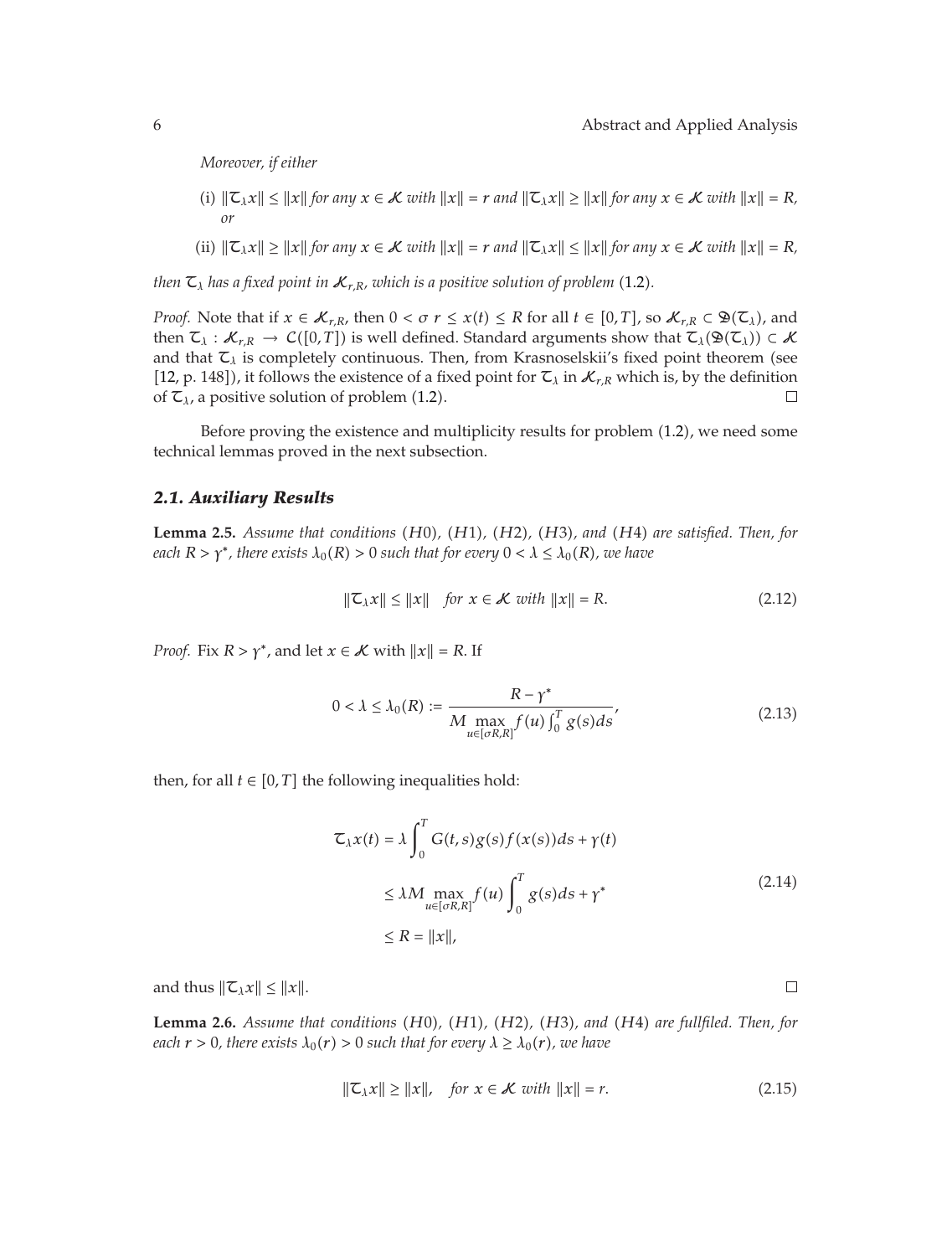*Proof.* Fix  $r > 0$ , and let  $x \in \mathcal{K}$  with  $||x|| = r$ . If

$$
\lambda \ge \lambda_0(r) := \frac{r}{m \min_{u \in [\sigma r, r]} f(u) \int_0^T g(s) ds},
$$
\n(2.16)

then

$$
\mathcal{L}_{\lambda}x(t) = \lambda \int_0^T G(t,s)g(s)f(x(s))ds + \gamma(t)
$$
  
\n
$$
\geq \lambda m \min_{u \in [\sigma R,R]} f(u) \int_0^T g(s)ds + \gamma_*
$$
  
\n
$$
\geq r = ||x||,
$$
\n(2.17)

and thus  $\|\mathcal{I}_\lambda x\| \geq \|x\|.$ 

**Lemma 2.7.** *Suppose that conditions*  $(H1)$ *,*  $(H2)$ *,*  $(H3)$ *, and*  $(H4)$  *are satisfied and*  $c(t) \equiv 0$ *. Then,*<br>*if*  $f_2 = 0$ , there exists  $r_2(1) > 0$  such that for exery  $0 < r < r_2(1)$ , we have *if*  $f_0 = 0$ , there exists  $r_0(\lambda) > 0$  such that for every  $0 < r \leq r_0(\lambda)$ , we have

$$
\|\mathcal{L}_{\lambda}x\| \le \|x\|, \quad \text{for } x \in \mathcal{K} \text{ with } \|x\| = r. \tag{2.18}
$$

*Proof.* Since  $f_0 = 0$  for  $\varepsilon = \varepsilon(\lambda) = 1/\lambda M \int_0^T g(s) ds$ , there exists  $r_0(\lambda) > 0$  such that  $f(u) \leq \varepsilon u$ for each  $0 < u \leq r_0(\lambda)$ .

Fix  $0 < r \leq r_0(\lambda)$ , and let  $x \in \mathcal{K}$  with  $||x|| = r$ . Then,

$$
\mathcal{L}_{\lambda}x(t) = \lambda \int_{0}^{T} G(t,s)g(s)f(x(s))ds
$$
  
\n
$$
\leq \lambda M \int_{0}^{T} g(s)\varepsilon x(s)ds
$$
  
\n
$$
\leq \lambda M\varepsilon ||x|| \int_{0}^{T} g(s)ds
$$
  
\n
$$
= ||x||,
$$
 (2.19)

and thus  $\|\mathcal{I}_\lambda x\| \leq \|x\|.$ 

**Lemma 2.8.** *Assume that hypothesis* (*H*0), (*H*1), (*H2*), (*H3*), and (*H4*) *hold. Then, if*  $f_0 = \infty$ , there exists  $\mathbf{r}_s(\lambda) > 0$  such that for exerci $0 < \mathbf{r} \leq \mathbf{r}_s(\lambda)$ , we have *there exists*  $r_0(\lambda) > 0$  such that for every  $0 < r \leq r_0(\lambda)$ , we have

$$
\|\mathcal{L}_{\lambda}x\| \ge \|x\|, \quad \text{for } x \in \mathcal{K} \text{ with } \|x\| = r. \tag{2.20}
$$

*Proof.* Since  $f_0 = \infty$  for  $L = L(\lambda) = 1/\lambda m \sigma \int_0^T g(s) ds$ , there exists  $r_0(\lambda) > 0$  such that  $f(u) \geq Lu$ for each  $0 < u \leq r_0(\lambda)$ .

 $\Box$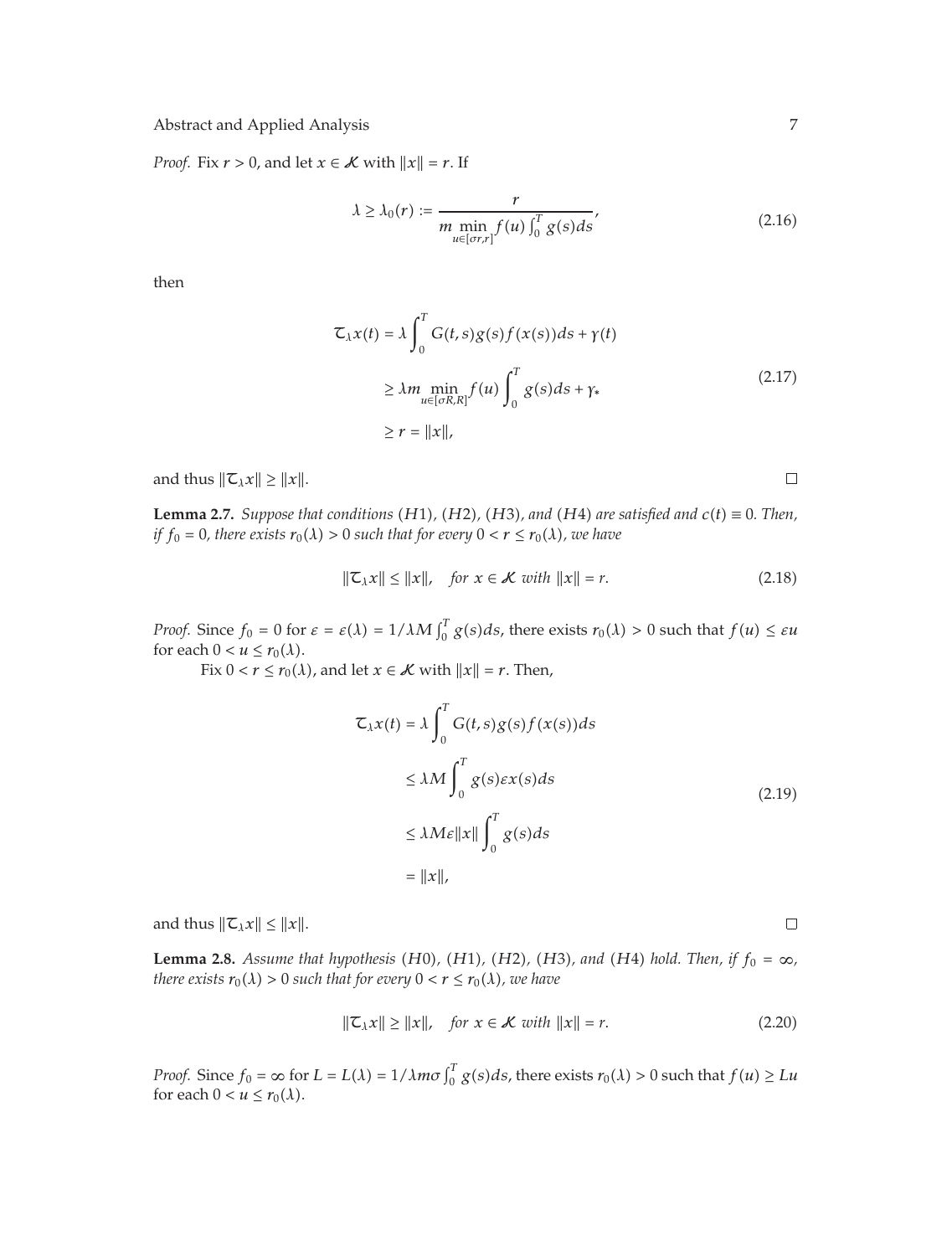Fix  $0 < r \leq r_0(\lambda)$ , and let  $x \in \mathcal{K}$  with  $||x|| = r$ . Then,

$$
\mathcal{L}_{\lambda}x(t) = \lambda \int_{0}^{T} G(t,s)g(s)f(x(s))ds + \gamma(t)
$$
  
\n
$$
\geq \lambda m \int_{0}^{T} g(s)Lx(s)ds + \gamma_{*}
$$
  
\n
$$
\geq \lambda mL\sigma ||x|| \int_{0}^{T} g(s)ds
$$
  
\n
$$
= ||x||,
$$
 (2.21)

and thus  $\|\mathcal{I}_{\lambda}x\| \geq \|x\|.$ 

 $\Box$ 

**Lemma 2.9.** Suppose that conditions (H0), (H1), (H2), (H3), and (H4) are satisfied. Then, if  $f = 0$  then, there exists  $R_2(1) > 0$  such that for exery  $R > R_2(1)$ , we have  $f_{\infty} = 0$  then, there exists  $R_0(\lambda) > 0$  such that for every  $R \ge R_0(\lambda)$ , we have

$$
\|\mathcal{L}_{\lambda}x\| \le \|x\|, \quad \text{for } x \in \mathcal{K} \text{ with } \|x\| = R. \tag{2.22}
$$

*Proof.* Since  $f_{\infty} = 0$  for  $\varepsilon(\lambda) = 1/2\lambda M \int_0^T g(s) ds$ , there exists  $R_1(\lambda) > 0$  such that  $f(u) \leq \varepsilon u$  for each  $u \ge R_1(\lambda)$ . We define  $R_0(\lambda) := \max\{R_1(\lambda)/\sigma, 2\gamma^*\}.$ Fix  $R \ge R_0(\lambda)$ , and let  $x \in \mathcal{K}$  with  $||x|| = R$ . Then,

 $\mathcal{L}_{\lambda} x(t) = \lambda \int_0^T$  $\mathbf{0}$  $G(t,s)g(s)f(x(s))ds + \gamma(t)$ 

$$
\leq \lambda M \int_0^T g(s) \varepsilon x(s) + \gamma^*
$$
  
\n
$$
\leq \lambda M \varepsilon ||x|| \int_0^T g(s) ds + \gamma^*
$$
  
\n
$$
= \frac{R}{2} + \gamma^* \leq \frac{R}{2} + \frac{R}{2} = R = ||x||,
$$
\n(2.23)

and thus  $\|\mathcal{L}_{\lambda}x\| \leq \|x\|.$ 

**Lemma 2.10.** *Assume that* (*H*0), (*H*1), (*H2*), (*H3*), and (*H4*) are fullfiled. Then, if  $f_{\infty} = \infty$ , there exists  $P_{\infty}(1) > 0$  such that for exery  $P_{\infty}(1) > P_{\infty}(1)$ , you have  $\mathcal{R}_0(\lambda) > 0$  such that for every  $R \ge R_0(\lambda)$ , we have

$$
\|\mathcal{L}_{\lambda}x\| \ge \|x\|, \quad \text{for } x \in \mathcal{K} \text{ with } \|x\| = R. \tag{2.24}
$$

*Proof.* Since  $f_{\infty} = \infty$  for  $L = L(\lambda) = 1/\lambda m \sigma \int_0^T g(s) ds$ , there exists  $R_1(\lambda) > 0$  such that  $f(u) \ge$ *Lu* for each  $u \geq R_1(\lambda)$ . We define  $R_0(\lambda) := R_1(\lambda)/\sigma$ .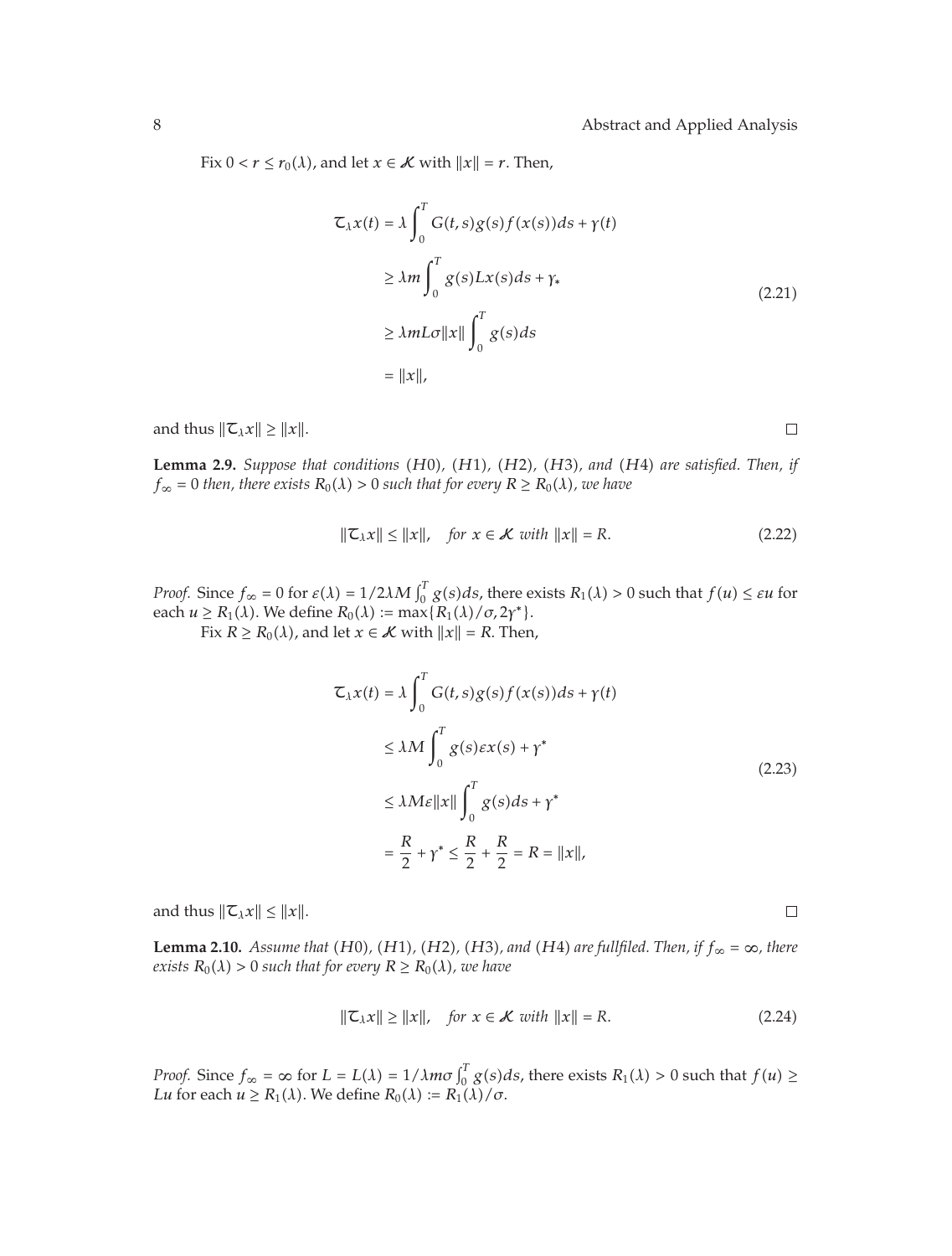Fix  $R \ge R_0(\lambda)$ , and let  $x \in \mathcal{K}$  with  $||x|| = R$ . Then,

$$
\mathcal{L}_{\lambda}x(t) = \lambda \int_{0}^{T} G(t,s)g(s)f(x(s))ds + \gamma(t)
$$
  
\n
$$
\geq \lambda m \int_{0}^{T} g(s)Lx(s)ds + \gamma_{*}
$$
  
\n
$$
\geq \lambda mL\sigma ||x|| \int_{0}^{T} g(s)ds
$$
  
\n
$$
= ||x||,
$$

and thus  $\|\mathcal{I}_{\lambda}x\| \geq \|x\|.$ 

In the sequel, we study separately the two different cases considered in condition *(H0)*; that is,  $\gamma_* > 0$  or  $c(t) \equiv 0$ .

### *2.2. The Case γ*<sup>∗</sup> *>* 0

**Theorem 2.11.** *Assume that conditions* (*H*1), (*H2*), (*H3*), and (*H4*) are fulfilled. If, moreover,<br> $\chi > 0$  the following results hold: *γ*<sup>∗</sup> *>* 0*, the following results hold:*

- (1) there exists  $\lambda_0 > 0$  such that problem (1.2) has a positive solution if  $0 < \lambda < \lambda_0$ ,
- (2) if  $f_{\infty} = 0$ , then problem (1.2) has a positive solution for every  $\lambda > 0$ ,
- (3) if  $f_{\infty} = \infty$ , then there exists  $\lambda_0 > 0$  such that problem (1.2) has two positive solutions if  $0 < \lambda < \lambda_0$
- (4) if  $f_0 > 0$  and  $f_\infty > 0$ , then there exists  $\lambda_0 > 0$  such that problem (1.2) has no positive *solutions if*  $\lambda > \lambda_0$ *.*

*Proof.* Fix  $0 < r < \gamma_*$ . Then, for each  $\lambda > 0$  and  $x \in \mathcal{K}$  with  $||x|| = r$ , we have

$$
\|\mathcal{L}_{\lambda}x\| \geq \mathcal{L}_{\lambda}x(t) = \lambda \int_0^T G(t,s)g(s)f(x(s))ds + \gamma(t)
$$
  
 
$$
\geq \gamma_* > r = \|x\|.
$$
 (2.26)

- *Part 1.* Fix  $R > \gamma^* (\geq \gamma_* > r)$ , and take  $\lambda_0 = \lambda_0(R)$  given by Lemma 2.5. Then, from Theorem 2.4 (ii), it follows the existence of a positive solution for problem (1.2) if  $0 < \lambda < \lambda_0$ .
- *Part 2.* Fix  $\lambda > 0$ , and take  $R > \max\{r, R_0(\lambda)\}\$ , where  $R_0(\lambda)$  is given by Lemma 2.9. Then, from Theorem 2.4 (ii), it follows the existence of a positive solution for problem  $(1.2).$
- *Part 3.* Fix  $R_2 > R_1 > \gamma^* (\geq \gamma^* > r)$ , and take  $\lambda_0 = \min{\{\lambda_0(R_1), \lambda_0(R_2)\}}$ , where  $\lambda_0(R_1)$  and  $\lambda_0(R_2)$  are the given by Lemma 2.5.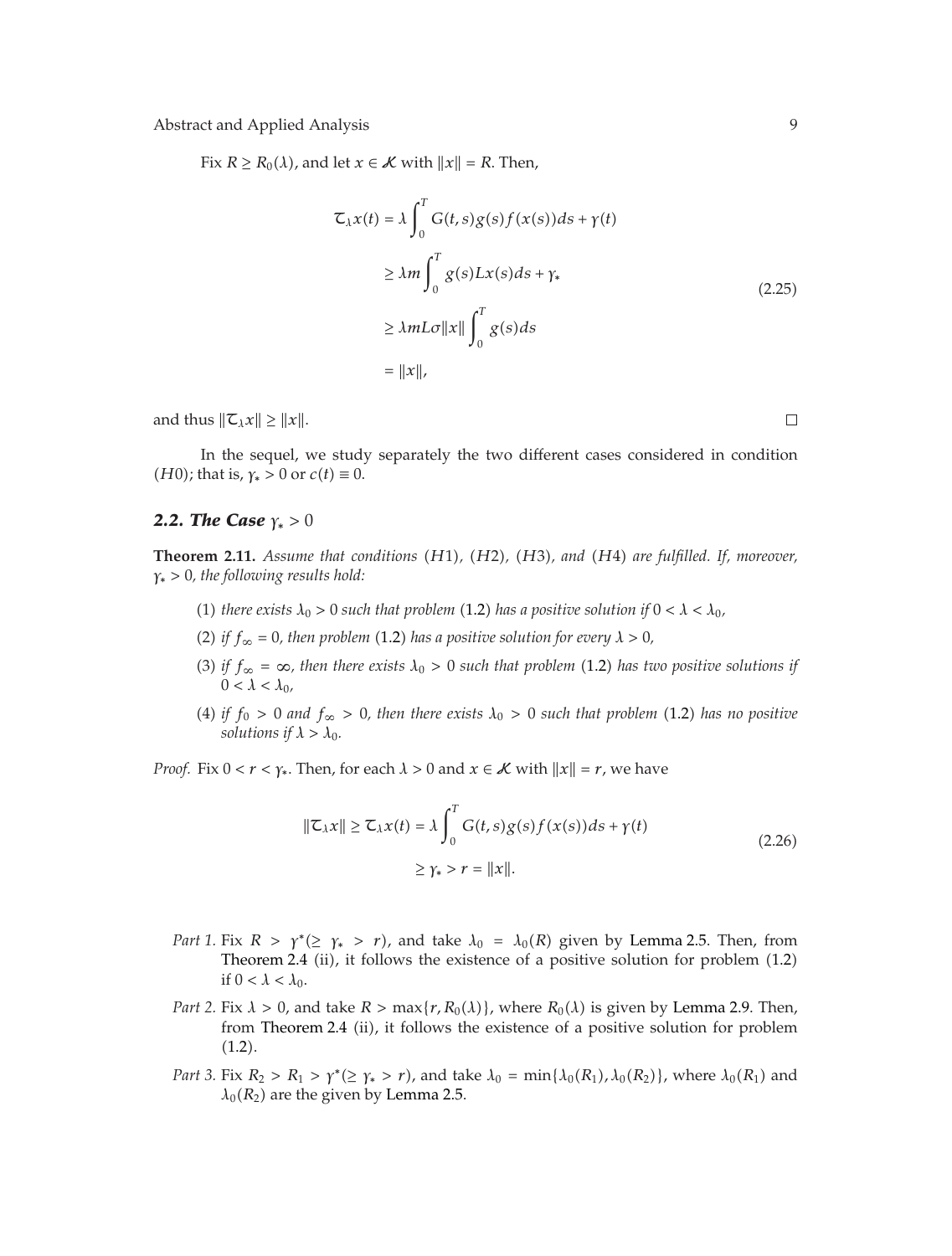$\Box$ 

Now, fix  $0 < \lambda < \lambda_0$ , and take  $R > \max\{R_2, R_0(\lambda)\}\)$ , where  $R_0(\lambda)$  is given by Lemma 2.10. Therefore, from Theorem 2.4, it follows the existence of two positive solutions  $x_1$  and  $x_2$  for problem  $(1.2)$  such that

$$
r \le ||x_1|| \le R_1 < R_2 \le ||x_2|| \le R. \tag{2.27}
$$

*Part 4.* Since  $f_0 > 0$  and  $f_{\infty} > 0$ , there exists  $L > 0$  such that  $f(u) \geq Lu$  for all  $u > 0$ . Define

$$
\lambda_0 := \frac{1}{m\sigma L \int_0^T g(s)ds}.
$$
\n(2.28)

If for  $\lambda > \lambda_0$ , there exists a positive solution  $x$  of problem (1.2), we know that  $x \in \mathfrak{D}(\mathsf{C}_\lambda)$ and, as consequence,  $x = \mathcal{T}_{\lambda}(x) \in \mathcal{K}$ . Therefore, we deduce the following inequalities:

$$
||x|| = ||\mathcal{L}_\lambda x|| \ge \mathcal{L}_\lambda x(t) = \lambda \int_0^T G(t,s)g(s)f(x(s))ds + \gamma(t)
$$
  
\n
$$
\ge \lambda m \int_0^T g(s)Lx(s)ds + \gamma_*
$$
  
\n
$$
\ge \lambda mL\sigma ||x|| \int_0^T g(s)ds
$$
  
\n
$$
> ||x||,
$$
 (2.29)

and we attain a contradiction.

*Example 2.12.* Let us consider the forced Mathieu-Duffing-type equation

$$
x'' + a(1 + b \cos(t))x - \lambda x^3 = c(t),
$$
\n(2.30)

which fits into expression (1.2) by defining  $a(t) = a(1 + b \cos(t))$ ,  $g(t) = 1$  and  $f(x) = x^3$ .

Equation (2.30), with  $c(t) \equiv 0$ , was studied in [13], where a sufficient condition for the existence of a  $2\pi$ -periodic solution is given. However, since the proof relies in the application of Schauder's fixed point theorem in a ball centered at the origin, the trivial solution  $x(t) \equiv 0$ is not excluded. The existence of a nontrivial solution was later obtained by Torres in 5, Corollary 4.2]. More precisely, Torres proves that if function  $a(t) > 0$  for a.e.  $t \in [0, 2\pi]$  and  $||a||_p < K(2\hat{p}, 2\pi)$ , then the homogeneous problem  $(c(t) \equiv 0)$  (2.30) has at least two nontrivial one-signed  $2\pi$ -periodic solutions one-signed 2*π*-periodic solutions.

In this paper, as a consequence of Example 2.3 and Theorem 2.11, Part 3, we arrive at the following multiplicity result for the inhomogeneous  $(c(t) \neq 0)$  equation (2.30) with a not necessarily constant sign function  $a(t)$ .

**Corollary 2.13.** *If condition* (2.8) *is satisfied and*  $\gamma_*$  > 0*, then there exists*  $\lambda_0$  > 0 *such that* (2.30) *has* the least two positive  $2\pi$ -periodic solutions, provided that  $0 < \lambda < \lambda_0$ . *at least two positive*  $2\pi$ -periodic solutions, provided that  $0 < \lambda < \lambda_0$ .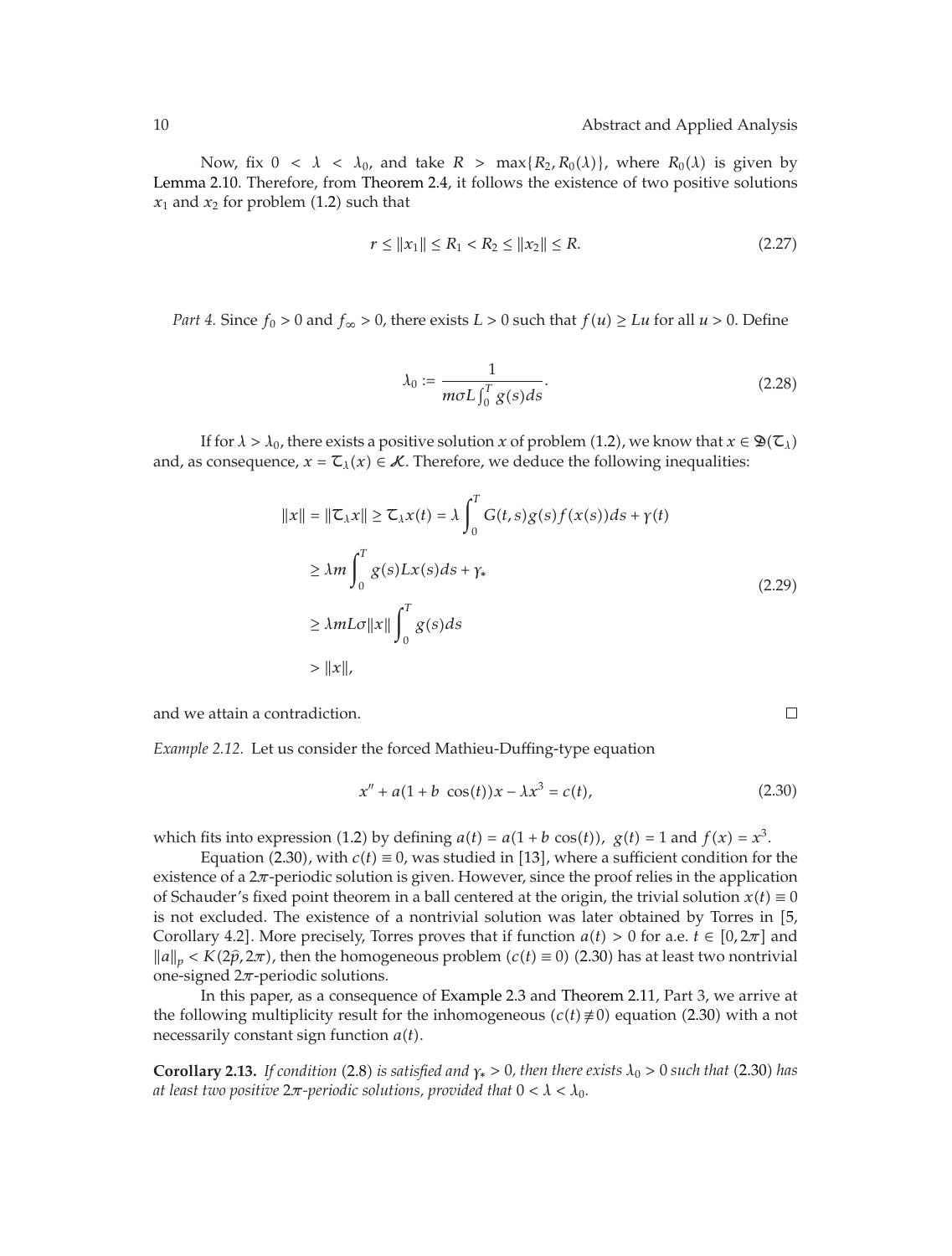## **2.3. The Case**  $c(t) \equiv 0$

**Theorem 2.14.** Assume that conditions (H1), (H2), (H3), and (H4) hold. If moreover  $c(t) \equiv 0$  the folloging results hold: *following results hold:*

- (1) if  $f_0 = \infty$  or  $f_\infty = \infty$ , then there exists  $\lambda_0 > 0$  such that problem (1.2) has a positive *solution if*  $0 < \lambda < \lambda_0$ *,*
- (2) if  $f_{\infty} = 0$  then there exists  $\lambda_0 > 0$  such that problem (1.2) has a positive solution for every  $\lambda > \lambda_0$
- (3) if  $f_0 = \infty$  and  $f_\infty = 0$  then problem (1.2) has a positive solution for every  $\lambda > 0$ ,
- (4) if  $f_0 = \infty$  and  $f_\infty = \infty$  then there exists  $\lambda_0 > 0$  such that problem (1.2) has two positive *solutions if*  $0 < \lambda < \lambda_0$ *,*
- (5) *if*  $f_0 = 0$  *and*  $f_\infty = \infty$ , then problem (1.2) has a positive solution for every  $\lambda > 0$ ,
- (6) if  $f_0 = 0$  and  $f_\infty = 0$  then there exists  $\lambda_0 > 0$  such that problem (1.2) has two positive *solutions if*  $\lambda > \lambda_0$ ,
- $(7)$  *if*  $f_0 > 0$  and  $f_\infty > 0$ , then there exists  $\lambda_0 > 0$  such that problem (1.2) has no positive *solutions if*  $\lambda > \lambda_0$ *.*

*Proof of Part 1.* Fix  $R > \gamma^* = 0$  and take  $\lambda_0 = \lambda_0(R) > 0$  given by Lemma 2.5. In consequence, for all  $0 < \lambda \leq \lambda_0(R)$  we have

$$
\|\mathcal{L}_\lambda x\| \le \|x\|, \quad \text{for } x \in \mathcal{K} \text{ with } \|x\| = R. \tag{2.31}
$$

Now, let  $0 < \lambda < \lambda_0$  be fixed, and choose  $0 < r < \min\{R, r_0(\lambda)\}\text{, where } r_0(\lambda)$  is given by Lemma 2.8 when  $f_0 = \infty$ . In case of  $f_\infty = \infty$ , we get  $r > \max\{R, R_0(\lambda)\} > R$ , with  $R_0(\lambda)$  given by Lemma 2.10. In both situations, we arrive at

$$
\|\mathcal{L}_{\lambda}x\| \ge \|x\|, \quad \text{for } x \in \mathcal{K} \text{ with } \|x\| = r. \tag{2.32}
$$

Thus, Theorem 2.4 implies the existence of a positive solution for problem (1.2).

- *Part 2.* Fix  $r > 0$ , and take  $\lambda_0 = \lambda_0(r) > 0$  given by Lemma 2.6. Now, for each  $\lambda > \lambda_0$ , take  $R > \max\{r, R_0(\lambda)\}\$ , with  $R_0(\lambda)$  given by Lemma 2.9, and apply Theorem 2.4.
- *Part 3.* For each  $\lambda > 0$ , take  $r_0(\lambda) < R_0(\lambda)$  given by Lemmas 2.8 and 2.9, respectively, and apply Theorem 2.4.
- *Part 4.* Fix  $R_2 > R_1 > \gamma^* = 0$ , and take  $\lambda_0 = \min{\{\lambda_0(R_1), \lambda_0(R_2)\}}$  given by Lemma 2.5. Now, for each  $0 < \lambda < \lambda_0$ , take  $r < \min\{R_1, r_0(\lambda)\}\$  given by Lemma 2.8 and  $R >$  $max\{R_2, R_0(\lambda)\}\$  given by Lemma 2.10. Then, Theorem 2.4 implies the existence of two positive solutions  $x_1$  and  $x_2$  for problem  $(1.2)$  such that

$$
r \le ||x_1|| \le R_1 < R_2 \le ||x_2|| \le R. \tag{2.33}
$$

*Part 5.* Use Lemmas 2.7 and 2.10 and Theorem 2.4.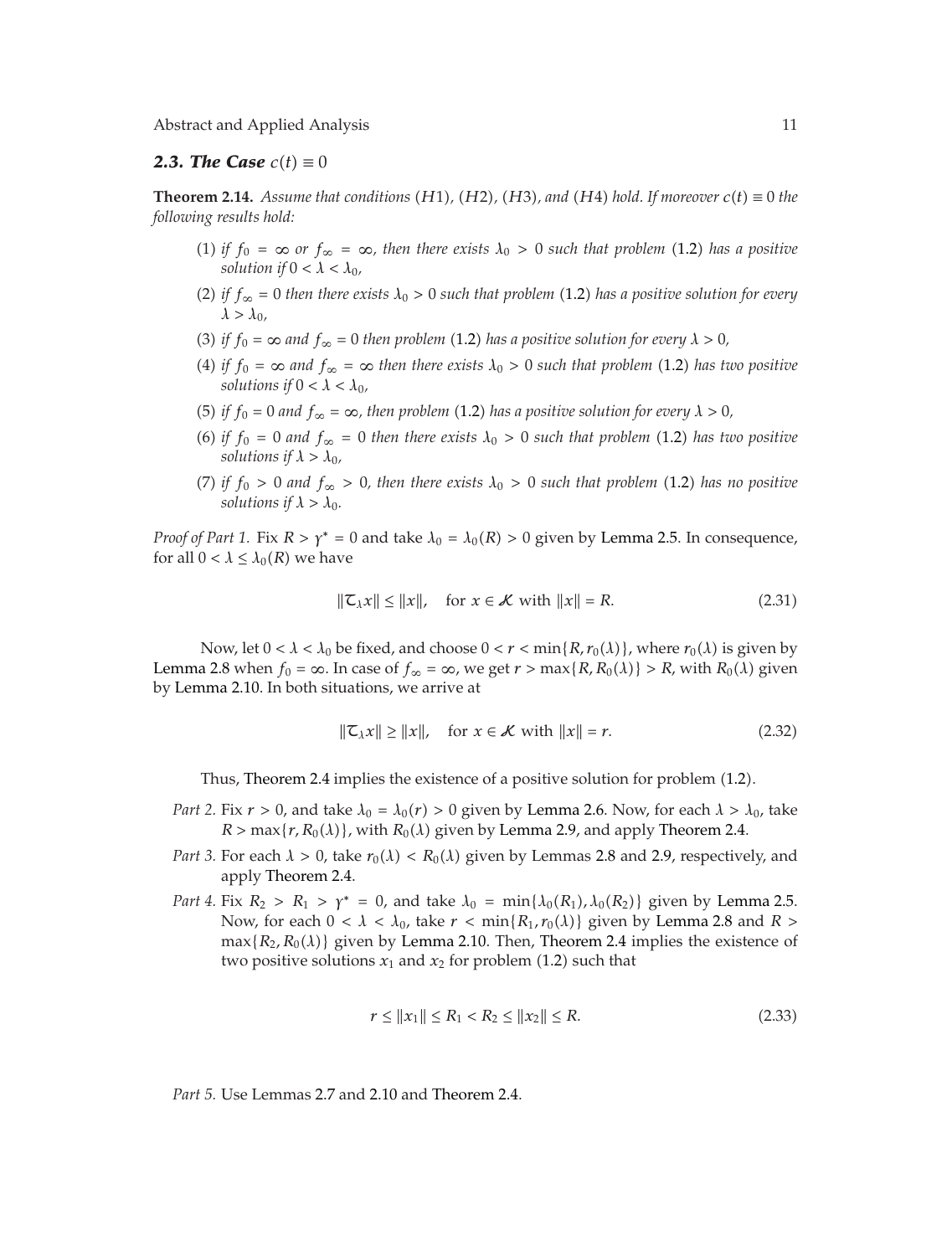$\Box$ 

*Part 6.* Use Lemmas 2.6, 2.7, and 2.9 and Theorem 2.4 twice.

*Part 7.* The proof follows the same steps as Part 4 in Theorem 2.11.

*Remark 2.15.* Theorem 2.14 complements [1, Theorem 2.1], since it provides similar results for the problem  $x'' + k^2x = \lambda g(t)f(x)$ , with  $0 < k < \pi/T$ .

*Example 2.16.* Consider as a model the problem

$$
x'' + a(1 + b \cos(t))x = \lambda \left(\frac{1}{x^{\alpha}} + \mu x^{\beta}\right), \qquad x(0) = x(2\pi), \qquad x'(0) = x'(2\pi), \tag{2.34}
$$

where  $a > 0$ ,  $b \in \mathbb{R}$  and  $\alpha$ ,  $\beta$ ,  $\mu \ge 0$ . When  $b = 1$  and  $\mu = 0$ , (2.34) is the Brillouinbeam focusing equation which has been widely studied in the literature (see [5, 10, 14] and references therein). Now, we have the following:

**Corollary 2.17.** *Assume condition* (2.8). Then, the following results are satisfied:

- (i) if  $0 \le \beta < 1$ , then problem (2.34) has a positive solution for every  $\lambda > 0$ .
- (ii) if  $\beta = 1$  and  $\mu > 0$ , then there exists  $\lambda_0 > 0$  such that problem (2.34) has a positive solution *for every*  $0 < \lambda < \lambda_0$ , and there exists  $\lambda_1 > 0$  such that the problem has no positive solution *for*  $\lambda > \lambda_1$ *.*
- (iii) if  $\beta > 1$  and  $\mu > 0$ , then there exists  $\lambda_0 > 0$  such that problem (2.34) has two positive *solutions for every*  $0 < \lambda < \lambda_0$ *.*

*Proof.* Condition (2.8) implies that condition (*H*1) is satisfied. Now, to prove (i), (ii) or (iii) it is enough to apply Theorem 2.14 Part 3, Part 1 and Part 7 or Part 4, respectively.  $\Box$ 

# **3. Nonnegative Green's Function**

In this section instead of conditions  $(H1)$  and  $(H3)$ , we assume

- $\widetilde{H(1)}$  Problem (1.5) is nonresonant, the corresponding Green's function  $G(t, s)$  is nonnegative on  $[0, T] \times [0, T]$ , and  $\beta = \min_{t \in [0, T]} \int_0^T G(t, s) ds > 0$ ,
- $\widetilde{H(13)}$   $f : [0, \infty) \rightarrow [0, \infty)$  is continuous, and  $f(u) > 0$  for all  $u > 0$ .

Notice that  $x(t) = \int_0^T G(t, s) ds$  is the unique solution of the problem

$$
x''(t) + a(t)x(t) = 1, \qquad x(0) = x(T), \qquad x'(0) = x'(T), \tag{3.1}
$$

and then  $\widetilde{H11}$  asks for this solution to be strictly positive. On the other hand, assumption  $\widetilde{H(H3)}$  allows us to consider only regular problems. We will discuss to singular problems in Section 3.1 by means of a truncation technique.

For constant  $a(t) \equiv k^2$ , condition  $\widehat{H_1}$  is equivalent to  $0 < k \leq \pi/T$ . For nonconstant  $a(t)$ , condition  $\widetilde{(H1)}$  is satisfied provided that Lemma 2.2 holds.

On the other hand, under condition  $\widetilde{H1}$ , it is allowed that

$$
m = \min_{t,s \in [0,T]} G(t,s) = 0,
$$
\n(3.2)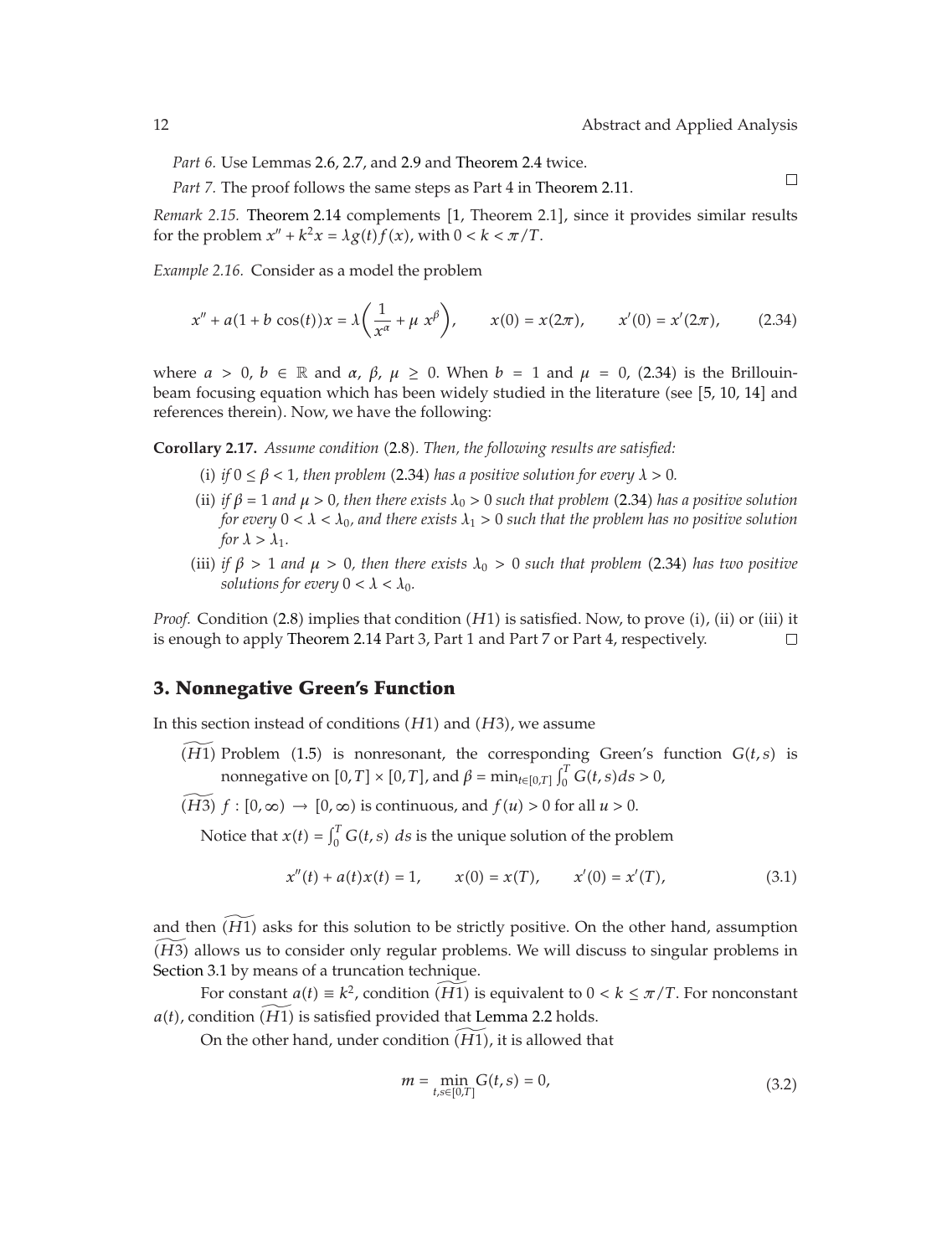so  $\sigma = m/M$  can be equal to 0, and thus, the arguments used in the previous section do not work. So, by assuming that *γ*<sup>∗</sup> ≥ 0, let us define

$$
\widetilde{\mathcal{K}} := \left\{ x \in C([0, T], [0, \infty)) : \int_0^T x(s) ds \ge \widetilde{\sigma} ||x|| \right\},\tag{3.3}
$$

where  $\tilde{\sigma} = \min{\{\beta/TM, \int_0^T \gamma(s)ds/T\|\gamma\|\}}$  if  $\|\gamma\| > 0$  or  $\tilde{\sigma} = \beta/TM$  if  $\|\gamma\| = 0$ . As far as we know, the cone  $\widetilde{\mathcal{K}}$  was introduced in [3].

Clearly,  $0 < \tilde{\sigma} \leq 1$ , and for  $0 < r < R$ , we define

$$
\widetilde{\mathcal{K}}_{r,R} := \left\{ x \in \widetilde{\mathcal{K}} : r \le ||x|| \le R \right\}.
$$
\n(3.4)

Next, we prove the following result similar to Theorem 2.4.

**Theorem 3.1.** *Assume that* (*H*0*)*, (*H*1*)*, (*H2*), (*H3*), and (*H4*) *hold. Then, for each*  $\lambda > 0$  *and*<br> $0 \le \pi \le B$  *the constant*  $\tau \rightarrow \widetilde{K}$  or  $\widetilde{K}$  comes by (1.0) is small defined and consolidate continu  $0 < r < R$ , the operator  $\mathcal{L}_{\lambda}: \mathcal{K}_{r,R} \to \mathcal{K}$  given by (1.9) is well defined and completely continuous.<br>Mayoram if sithen *Moreover, if either*

- $||\mathcal{L}_\lambda x|| \leq ||x||$  for any  $x \in \mathcal{K}$  with  $||x|| = r$  and  $||\mathcal{L}_\lambda x|| \geq ||x||$  for any  $x \in \mathcal{K}$  with  $||x|| = R$ , *or*
- (ii)  $\|\mathcal{L}_\lambda x\| \ge \|x\|$  for any  $x \in \mathcal{K}$  with  $\|x\| = r$  and  $\|\mathcal{L}_\lambda x\| \le \|x\|$  for any  $x \in \mathcal{K}$  with  $\|x\| = R$ ,

then  $\tau_{\scriptscriptstyle \lambda}$  has a fixed point in  $\mathcal{K}_{r,R}$ *, which is a nonnegative solution of problem* (1.2).

*Proof.* If  $x \in C([0, T], [0, \infty))$  and assuming  $||\gamma|| > 0$  (the case  $||\gamma|| = 0$  being analogous), we obtain

$$
\int_0^T \mathcal{L}_\lambda x(t)dt = \lambda \iint_0^T G(t,s)g(s)f(x(s))ds dt + \int_0^T \gamma(t)dt
$$
  
\n
$$
= \lambda \int_0^T g(s)f(x(s)) \left( \int_0^T G(t,s)dt \right)ds + \int_0^T \gamma(s)ds
$$
  
\n
$$
\geq \lambda \beta \int_0^T g(s)f(x(s))ds + \int_0^T \gamma(s)ds
$$
  
\n
$$
= \lambda \frac{\beta}{TM} TM \int_0^T g(s)f(x(s))ds + \frac{\int_0^T \gamma(s)ds}{T||\gamma||} T||\gamma||
$$
  
\n
$$
\geq \tilde{\sigma} \left( \lambda TM \int_0^T g(s)f(x(s))ds + T||\gamma|| \right)
$$
  
\n
$$
\geq \tilde{\sigma} ||\mathcal{L}_\lambda x||.
$$
\n(3.5)

Thus,  $\mathcal{T}_{\lambda}(\mathcal{C}([0,T],[0,\infty))) \subset \mathcal{K}$ , and it is standard to show that  $\mathcal{T}_{\lambda}$  is completely continuous. In consequence, from Krasnoselskii's fixed point theorem (see [12, p.148]), it follows the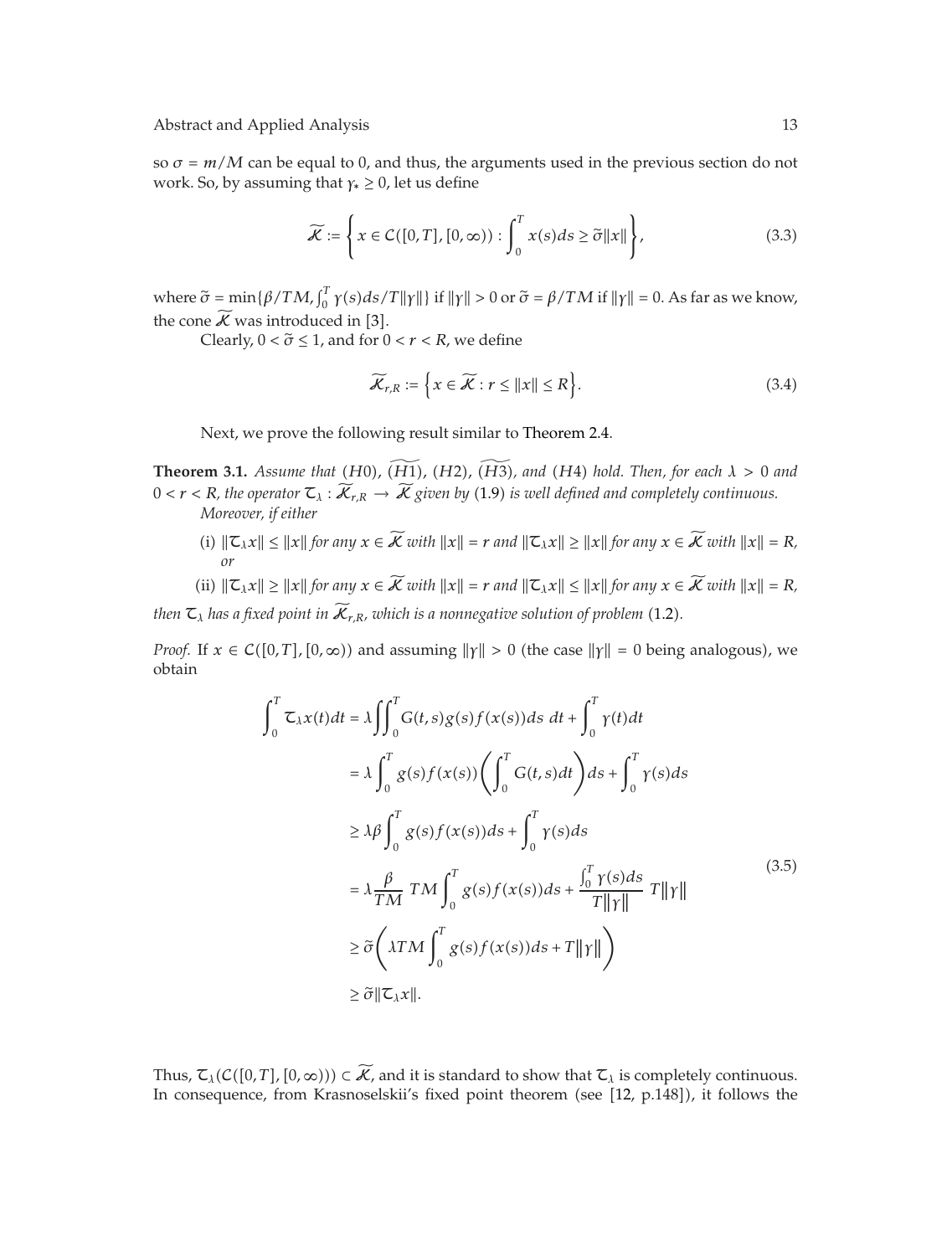existence of a fixed point for  $\mathcal{L}_{\lambda}$  in  $\widetilde{\mathcal{K}}_{r,R}$  which it is, by the definition of  $\mathcal{L}_{\lambda}$ , a non negative solution of problem (1.2). solution of problem  $(1.2)$ .

Now, we are going to give sufficient conditions to obtain  $\|\mathcal{L}_\lambda x\| \leq \|x\|$  or  $\|\mathcal{L}_\lambda x\| \geq \|x\|$ . The combination of the next lemmas with Theorem 3.1 will allow us to prove existence and multiplicity results for problem  $(1.2)$ .

**Lemma 3.2.** *Suppose that the conditions*  $(H0)$ ,  $\widetilde{H1}$ ,  $(H2)$ ,  $\widetilde{H3}$ , and  $(H4)$  are satisfied. Then,<br>for each  $R > x^*$  there exists  $\lambda_2(R) > 0$  such that for every  $0 < \lambda < \lambda_2(R)$ , we have *for each*  $R > \gamma^*$ , there exists  $\lambda_0(R) > 0$  such that for every  $0 < \lambda \leq \lambda_0(R)$ , we have

$$
\|\mathcal{L}_\lambda x\| \le \|x\|, \quad \text{for } x \in \widetilde{\mathcal{K}} \text{ with } \|x\| = R. \tag{3.6}
$$

*Proof.* Fix  $R > \gamma^*$ , and let  $x \in \widetilde{K}$  with  $||x|| = R$ . If

$$
0 < \lambda \le \lambda_0(R) := \frac{R - \gamma^*}{M \max_{u \in [0,R]} f(u) \int_0^T g(s) ds},\tag{3.7}
$$

then

$$
\mathcal{L}_{\lambda}x(t) = \lambda \int_0^T G(t,s)g(s)f(x(s))ds + \gamma(t)
$$
  
\n
$$
\leq \lambda M \max_{u \in [0,R]} f(u) \int_0^T g(s)ds + \gamma^*
$$
  
\n
$$
\leq R = ||x||,
$$
\n(3.8)

and thus  $\|\mathcal{L}_\lambda x\| \leq \|x\|$ .

**Lemma 3.3.** *Assume that*  $(\widetilde{H1})$ ,  $(H2)$ ,  $(\widetilde{H3})$ ,  $(H4)$ , and  $\int_0^T \gamma(s) ds > 0$  are satisfied. Then, there exists  $\kappa > 0$  such that for each  $0 \le \kappa \le \kappa$ , we have *exists*  $r_0 > 0$  *such that for each*  $0 < r < r_0$ *, we have* 

$$
\|\mathcal{L}_{\lambda}x\| \ge \|x\|, \quad \text{for } x \in \widetilde{\mathcal{K}} \text{ with } \|x\| = r. \tag{3.9}
$$

*Proof.* Fix  $0 < r < r_0 := 1/T \int_0^T \gamma(s) ds$ , and let  $x \in \widetilde{\mathcal{K}}$  with  $||x|| = r$ . Then,

$$
\|\mathcal{L}_{\lambda}x\| \geq \frac{1}{T} \int_0^T \mathcal{L}_{\lambda}x(t)dt = \frac{\lambda}{T} \iint_0^T G(t,s)g(s)f(x(s))ds dt + \frac{1}{T} \int_0^T \gamma(t)dt
$$
  
 
$$
\geq r_0 > r = \|x\|,
$$
 (3.10)

and thus  $\|\mathcal{I}_\lambda x\| \geq \|x\|.$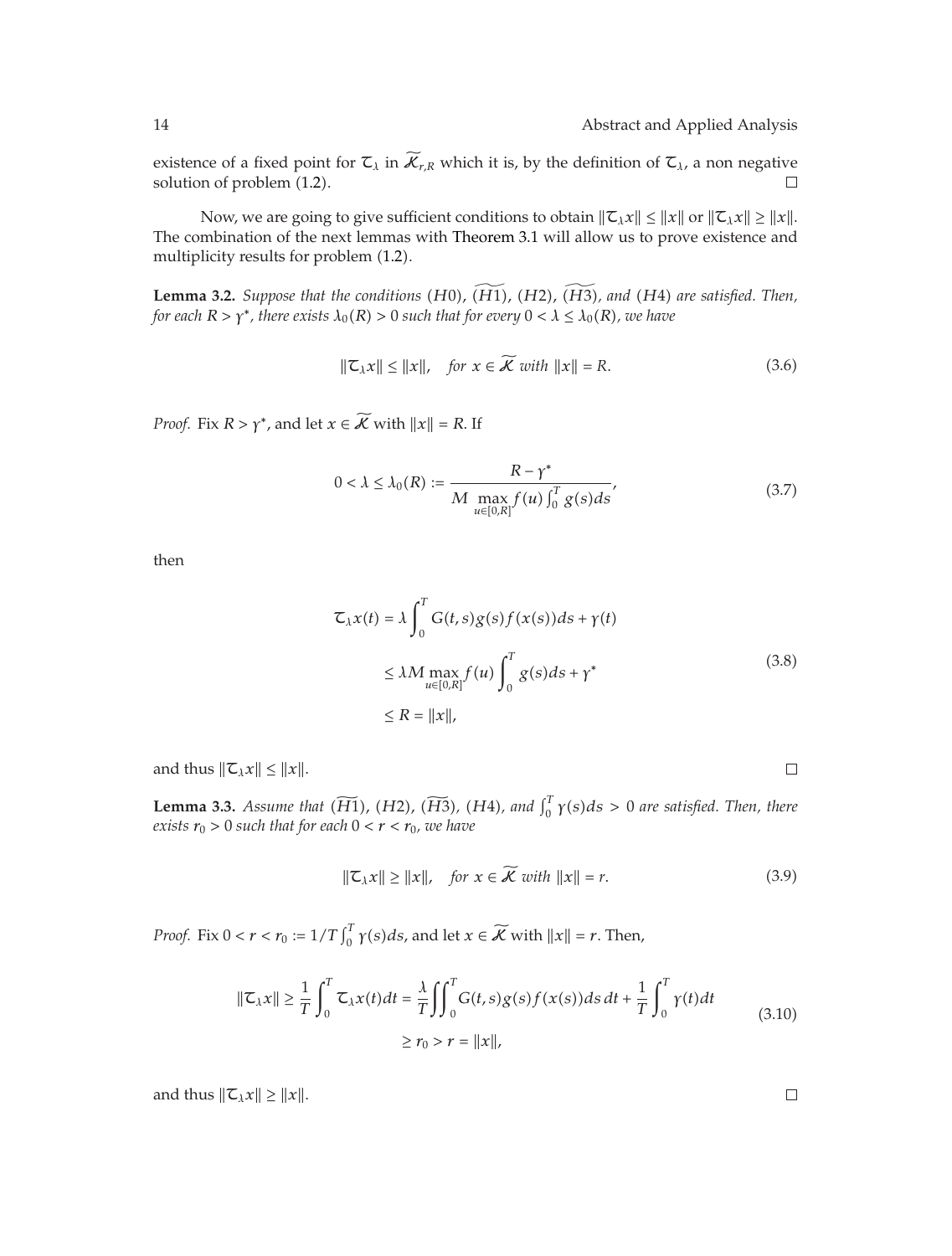**Lemma 3.4.** Let (H0), (H1), (H2), (H3), and (H4) be fulfilled. Then, if  $f_{\infty} = 0$ , there exists  $P_{\infty}(\lambda) > 0$  such that for exerge  $P_{\infty}(\lambda) > P_{\infty}(\lambda)$  and there exists  $R_0(\lambda) > 0$  *such that for every*  $R \ge R_0(\lambda)$ *, we have* 

$$
\|\mathcal{L}_\lambda x\| \le \|x\|, \quad \text{for } x \in \mathcal{K} \text{ with } \|x\| = R. \tag{3.11}
$$

*Proof.* Define  $f(u) = \max_{0 \leq z \leq u} f(z)$ . Clearly, *f* is a nondecreasing function on  $[0, \infty)$ ; moreover, since  $f_{\infty} = 0$ , it is obvious that

$$
\lim_{u \to \infty} \frac{\tilde{f}(u)}{u} = 0.
$$
\n(3.12)

Therefore, we have that for  $\varepsilon(\lambda) = 1/2\lambda M \int_0^T g(s)ds$ , there exists  $R_1(\lambda) > 0$  such that  $f(u) \leq \varepsilon u$  for each  $u \geq R_1(\lambda)$ .

Define  $R_0(\lambda) := \max\{R_1(\lambda), 2\gamma^*\}$ , fix  $R \ge R_0(\lambda)$ , and let  $x \in \mathcal{K}$  with  $||x|| = R$ . Then

$$
\mathcal{L}_{\lambda}x(t) = \lambda \int_0^T G(t,s)g(s)f(x(s))ds + \gamma(t)
$$
  
\n
$$
\leq \lambda \int_0^T G(t,s)g(s)\tilde{f}(\Vert x \Vert)ds + \gamma(t)
$$
  
\n
$$
\leq \lambda M\varepsilon \Vert x \Vert \int_0^T g(s)ds + \gamma^*
$$
  
\n
$$
= \frac{R}{2} + \gamma^* \leq \frac{R}{2} + \frac{R}{2} = R = \Vert x \Vert,
$$
\n(3.13)

and thus  $\|\mathcal{I}_\lambda x\| \leq \|x\|.$ 

**Theorem 3.5.** Assume  $(H0)$ ,  $(H1)$ ,  $(H2)$ ,  $(H3)$ , and  $(H4)$ . The following results hold:

(1) *if*  $\int_0^T \gamma(s) ds > 0$ . then there exists  $\lambda_0 > 0$  such that problem (1.2) has a nonnegative solution *if*  $0 < \lambda < \lambda_0$ *,* 

(2) if 
$$
\int_0^T \gamma(s)ds > 0
$$
 and  $f_{\infty} = 0$ , then problem (1.2) has a nonnegative solution for every  $\lambda > 0$ .

*Proof.* The first assertion is a direct consequence of Lemmas 3.2 and 3.3. The second part follows from Lemmas 3.3 and 3.4  $\Box$ 

Now, we will impose a strong condition on function *g* by assuming that *g* is strictly positive on the whole interval.

$$
\widetilde{(H2)}\ g\in L^1([0,T]),\,g(t)\geq g_*>0\text{ for a.e. }t\in[0,T].
$$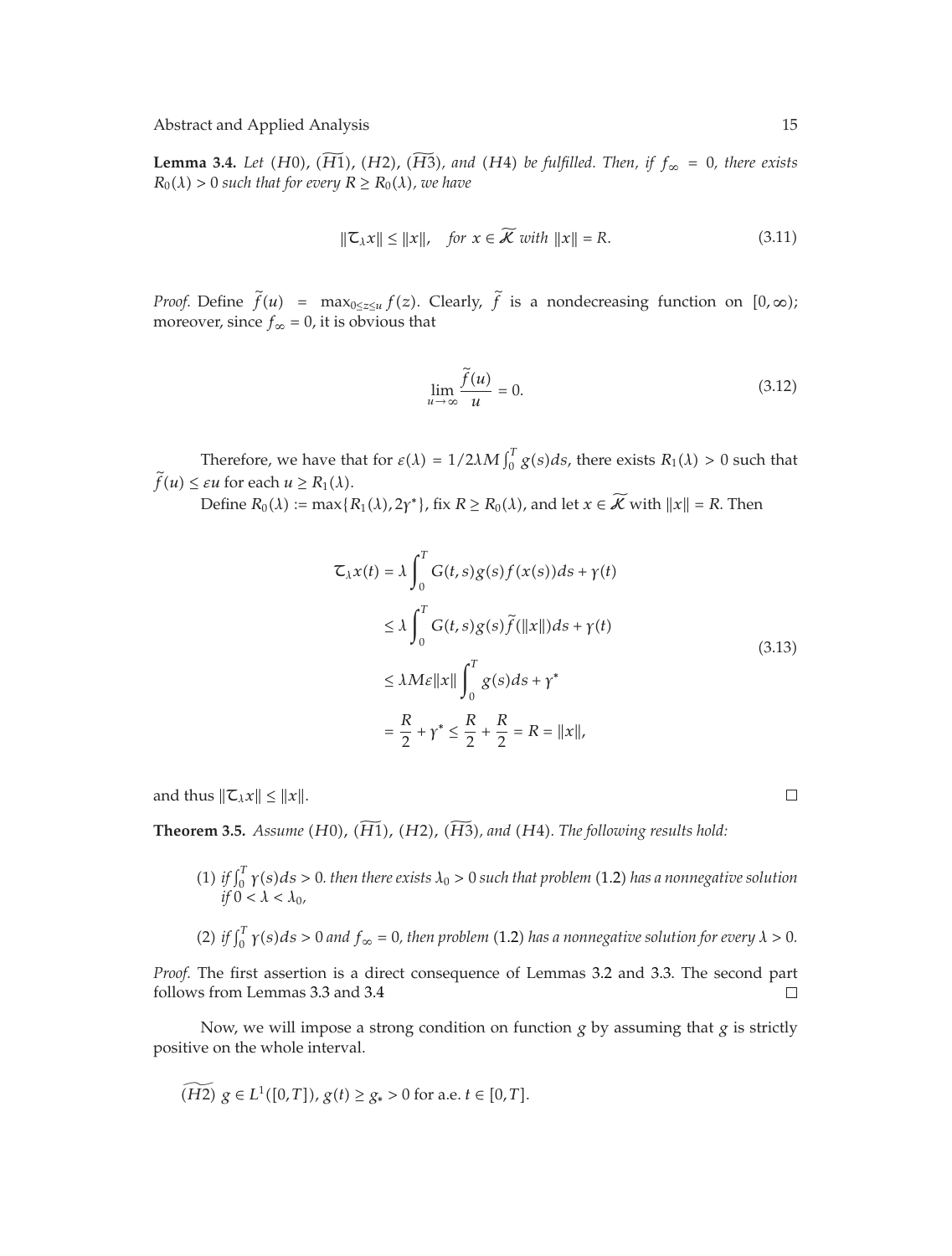**Lemma 3.6.** *Assume that conditions*  $(H0)$ ,  $(\widetilde{H1})$ ,  $(\widetilde{H2})$ ,  $(\widetilde{H3})$ , and  $(H4)$  are satisfied. Then, if  $f_2 = \infty$  *there exists*  $r_2(1) > 0$  *such that for every*  $0 \le r \le r_2(1)$ *, we have*  $f_0 = \infty$ , there exists  $r_0(\lambda) > 0$  such that for every  $0 < r \leq r_0(\lambda)$ , we have

$$
\|\mathcal{L}_{\lambda}x\| \ge \|x\|, \quad \text{for } x \in \widetilde{\mathcal{K}} \text{ with } \|x\| = r. \tag{3.14}
$$

*Proof.* Since  $f_0 = \infty$  for  $L = L(\lambda) = T/\lambda \beta \tilde{\sigma} g_*$ , there exists  $r_0(\lambda) > 0$  such that  $f(u) \geq Lu$  for each  $0 \leq u \leq r_0(\lambda)$ . each  $0 \le u \le r_0(\lambda)$ .

Fix  $0 < r \leq r_0(\lambda)$ , and let  $x \in \mathcal{K}$  with  $||x|| = r$ . Then,

$$
\|\mathcal{L}_{\lambda}x\| \geq \frac{1}{T} \int_{0}^{T} \mathcal{L}_{\lambda}x(t)dt = \frac{\lambda}{T} \iint_{0}^{T} G(t,s)g(s)f(x(s))ds dt + \frac{1}{T} \int_{0}^{T} \gamma(t)dt
$$
  

$$
\geq \frac{\lambda}{T} \iint_{0}^{T} G(t,s)g(s)f(x(s))dt ds
$$
  

$$
\geq \frac{\lambda}{T} \beta g_{*}L \int_{0}^{T} x(s)ds
$$
  

$$
\geq \frac{\lambda}{T} \beta g_{*}L\tilde{\sigma} \|x\|
$$
  

$$
= \|x\|,
$$

and thus  $\|\mathcal{I}_{\lambda}x\| \geq \|x\|.$ 

Now, we are in a position to present the main result of this section.

**Theorem 3.7.** *Suppose that conditions* (*H*0), (*H*1), (*H2*), (*H3*), and (*H4*) are fulfilled. The fullment conditions are catiofied. *following assertions are satisfied:*

- (1) if  $f_0 = \infty$ , then there exists  $\lambda_0 > 0$  such that problem (1.2) has a nonnegative solution if  $0 < \lambda < \lambda_0$
- (2) if  $f_0 = \infty$  and  $f_\infty = 0$ , then problem (1.2) has a nonnegative solution for every  $\lambda > 0$ ,
- $(3)$  *if*  $f_0 > 0$  *and*  $f_\infty > 0$ , then there exists  $\lambda_0 > 0$  such that problem (1.2) has no nonnegative *solutions if*  $\lambda > \lambda_0$ *.*

*Proof.* The first assertion is a direct consequence of Lemmas 3.2 and 3.6. The second part follows from Lemmas 3.4 and 3.6.

To prove Part 3, by using that  $f_0 > 0$  and  $f_\infty > 0$ , we know that there exists  $L > 0$  such that  $f(u) \geq Lu$  for all  $u \geq 0$ .

By defining

$$
\lambda_0 := \frac{T}{\beta \tilde{\sigma} L g_*},\tag{3.16}
$$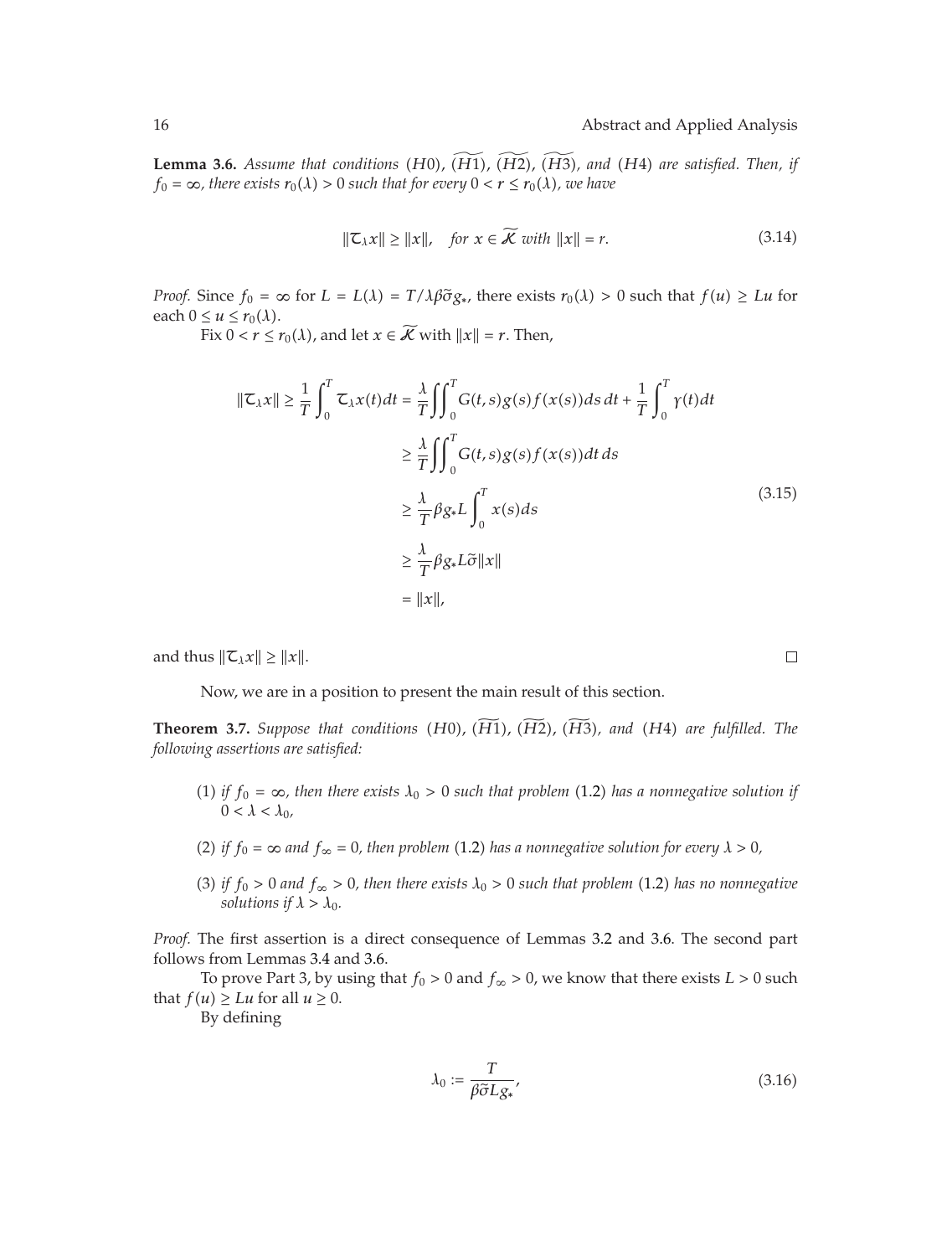we have that if there is any  $\lambda > \lambda_0$  for which there exists a nonnegative solution *x* of problem (1.2), then  $x = \mathcal{T}_{\lambda}x \in \mathcal{K}$ . So, we arrive at the following contradiction:

$$
\|\mathbf{Z}_{\lambda}x\| \geq \frac{1}{T} \int_{0}^{T} \mathbf{Z}_{\lambda}x(t)dt = \frac{\lambda}{T} \iint_{0}^{T} G(t,s)g(s)f(x(s))ds dt + \frac{1}{T} \int_{0}^{T} \gamma(t)dt
$$
  
\n
$$
\geq \frac{\lambda}{T} \iint_{0}^{T} G(t,s)g(s)f(x(s))dt ds
$$
  
\n
$$
\geq \frac{\lambda}{T} \beta g_{*}L \int_{0}^{T} x(s)ds
$$
  
\n
$$
\geq \frac{\lambda}{T} \beta g_{*}L\tilde{\sigma} \|x\|
$$
  
\n
$$
> \|x\|.
$$
 (3.17)

 $\Box$ 

#### *3.1. Applications to Singular Equations*

Despite the fact that in the previous results we deal with regular functions, it is possible to apply some of them to the singular equation

$$
x''(t) + a(t)x(t) = \lambda g(t)f(x(t)) + c(t), \qquad x(0) = x(T), \qquad x'(0) = x'(T), \tag{3.18}
$$

by means of a truncation technique.

To this end, we will consider a function *f* that satisfies

 $(H5)$  *f* :  $(0, ∞)$  →  $(0, ∞)$  is a continuous function such that  $f_{\infty} = 0$ .

**Theorem 3.8.** *Assume that*  $\gamma_* > 0$  *and conditions*  $(H1)$ ,  $(H2)$ ,  $(H4)$ , *and*  $(H5)$  *hold.*<br>*Then realism*  $(2.18)$  *has a positive solution for group*  $1 > 0$ . Then, problem (3.18) has a positive solution for every  $\lambda > 0$ .

*Proof.* Let  $r = \gamma_* > 0$ , and define the function

$$
f_r(u) = \begin{cases} f(r), & \text{if } 0 \le u < r, \\ f(u), & \text{if } u \ge r. \end{cases}
$$
 (3.19)

From (*H*5), it follows that *f<sub>r</sub>* satisfies condition (*H*3), and  $(f_r)_{\infty} = 0$ . Moreover,  $\gamma_* > 0$ implies that  $\int_0^T \gamma(s) ds > 0$ . As consequence, Theorem 3.5, Part 2, implies that the modified problem

$$
x''(t) + a(t)x(t) = \lambda g(t)f_r(x(t)) + c(t), \qquad x(0) = x(T), \qquad x'(0) = x'(T) \tag{3.20}
$$

has a nonnegative solution  $x_r$  for all  $\lambda > 0$ . Such function is given by the expression

$$
x_r(t) = \lambda \int_0^T G(t,s)g(s)f_r(x_r(s))ds + \gamma(t). \tag{3.21}
$$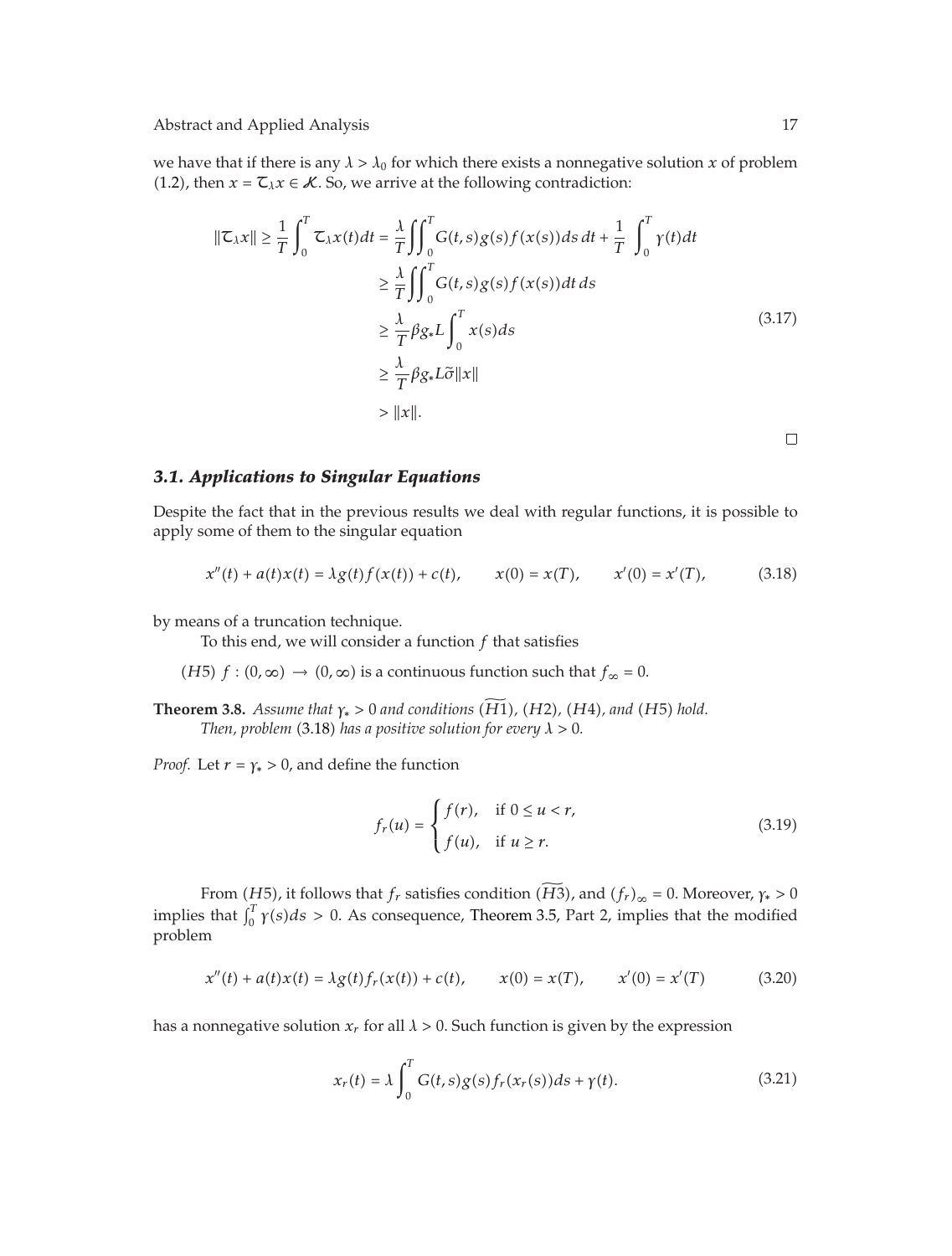The nonnegativeness of functions *G*, *g* and  $f_r$  implies that the solution  $x_r(t) \geq \gamma_* = r$  for all  $t \in [0, T]$ . Therefore,  $x_r$  is a positive solution of problem  $(3.18)$ .  $\Box$ 

*Remark 3.9.* Theorem 3.8 is an alternative result to those obtained in [15, 16] by means of Schauder's fixed point theorem.

*Example 3.10.* Let us consider the repulsive singular differential equation

$$
x'' + a(t)x = \lambda g(t) \left( x^{1/2} - \ln(x) \right) + c(t). \tag{3.22}
$$

Since  $f(x) = x^{1/2} - \ln(x)$  satisfies (*H*5), we can apply Theorem 3.8 to obtain the following.

**Corollary 3.11.** *Assume that* (*H*1), (*H2*), and (*H4*) *hold. If*  $\gamma_*$  > 0 *then,* (3.22) *has a positive T*-neriodic solution for every  $\lambda > 0$ *T-periodic solution for every λ >* 0*.*

### **Acknowledgment**

This work was partially supported by FEDER and Ministerio de Educacion y Ciencia, Spain, ´ project no. MTM2010-15314.

#### **References**

- [1] J. R. Graef, L. Kong, and H. Wang, "Existence, multiplicity, and dependence on a parameter for a periodic boundary value problem," *Journal of Differential Equations*, vol. 245, no. 5, pp. 1185–1197, 2008.
- 2 A. Cabada and N. D. Dimitrov, "Multiplicity results for nonlinear periodic fourth order difference equations with parameter dependence and singularities," *Journal of Mathematical Analysis and Applications*, vol. 371, no. 2, pp. 518–533, 2010.
- [3] J. R. Graef, L. Kong, and H. Wang, "A periodic boundary value problem with vanishing Green's function," *Applied Mathematics Letters*, vol. 21, no. 2, pp. 176–180, 2008.
- 4 D. Jiang, J. Chu, and M. Zhang, "Multiplicity of positive periodic solutions to superlinear repulsive singular equations," *Journal of Differential Equations*, vol. 211, no. 2, pp. 282–302, 2005.
- 5 P. J. Torres, "Existence of one-signed periodic solutions of some second-order differential equations via a Krasnoselskii fixed point theorem," *Journal of Differential Equations*, vol. 190, no. 2, pp. 643–662, 2003.
- [6] R. Ma, "Nonlinear periodic boundary value problems with sign-changing Green's function," *Nonlinear Analysis, Theory, Methods and Applications*, vol. 74, no. 5, pp. 1714–1720, 2011.
- 7 P. J. Torres and M. Zhang, "A monotone iterative scheme for a nonlinear second order equation based on a generalized anti-maximum principle," *Mathematische Nachrichten*, vol. 251, pp. 101–107, 2003.
- [8] A. Cabada and J. Á. Cid, "On the sign of the Green's function associated to Hill's equation with an indefinite potential," *Applied Mathematics and Computation*, vol. 205, no. 1, pp. 303–308, 2008.
- [9] A. Cabada, J. Á. Cid, and M. Tvrdý, "A generalized anti-maximum principle for the periodic one-dimensional *p*-Laplacian with sign-changing potential," *Nonlinear Analysis. Theory, Methods & Applications*, vol. 72, no. 7-8, pp. 3436–3446, 2010.
- 10 M. Zhang, "A relationship between the periodic and the Dirichlet BVPs of singular differential equations," *Proceedings of the Royal Society of Edinburgh. Section A*, vol. 128, no. 5, pp. 1099–1114, 1998.
- 11 M. Zhang, "Optimal conditions for maximum and antimaximum principles of the periodic solution problem," *Boundary Value Problems*, vol. 2010, Article ID 410986, 26 pages, 2010.
- 12 M. A. Krasnoselskii, *Positive Solutions of Operator Equations*, P. Noordhoff Ltd., Groningen, The Netherlands, 1964.